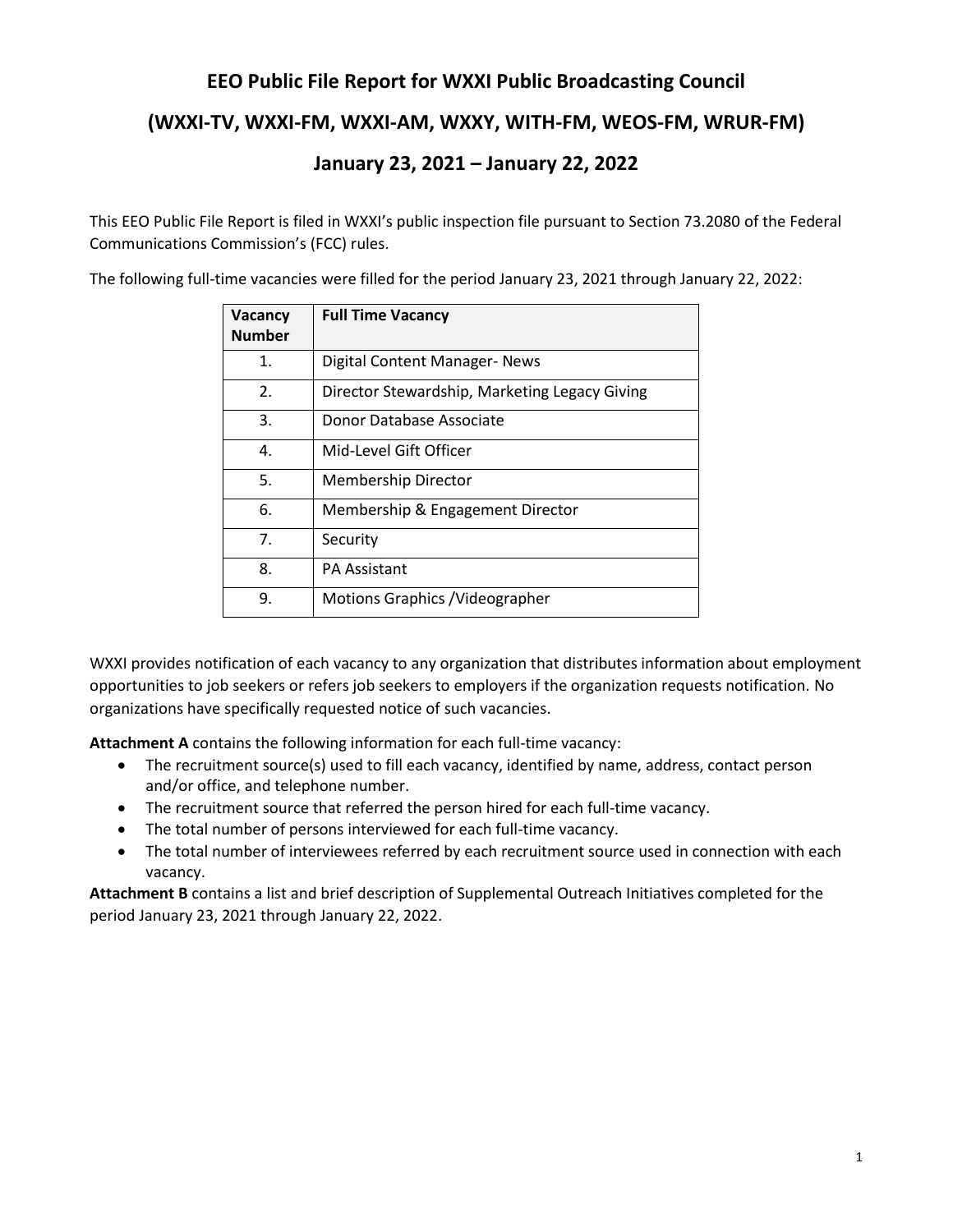#### **RECRUITING SOURCES**

| <b>Recruiting Source</b>                                | <b>Online Address</b>                          | <b>Vacancy Posted</b> |  |  |  |
|---------------------------------------------------------|------------------------------------------------|-----------------------|--|--|--|
| <b>Professional Recruit</b>                             |                                                |                       |  |  |  |
| Indeed                                                  | www.indeed.com                                 | All                   |  |  |  |
| <b>Corporation Public Broadcasting</b>                  | www.cpb.org                                    | 5                     |  |  |  |
| The Non Profit Network                                  | http://www.thenonprofitnetwork.org             | All                   |  |  |  |
| <b>Employment Crossing.com</b>                          | https://www.employmentcrossing.com             | 4                     |  |  |  |
| S.I. Newhouse School of Public                          | Newhouse Career Development                    |                       |  |  |  |
| Communications                                          | Centernhcdc@syr.edu                            |                       |  |  |  |
|                                                         |                                                | 5                     |  |  |  |
| PMBA - Public Media Business Assoc.                     | http://www.pmbaonline.org/IndustryJobs         | 2                     |  |  |  |
| Linked In                                               | www.linkedin.com                               | 3                     |  |  |  |
| <b>National Association of Black</b>                    |                                                |                       |  |  |  |
|                                                         | http://nabjcareers.org/                        | 4                     |  |  |  |
| Journalists (NABJ)<br><b>Association of Fundraising</b> |                                                |                       |  |  |  |
| Professionals                                           | www.afpnet.org                                 | 5                     |  |  |  |
| JournalismJobs.com                                      |                                                |                       |  |  |  |
|                                                         | http://www.journalismjobs.com/post             | $\mathbf{1}$          |  |  |  |
| Current                                                 | http://jobs.current.org.r.jobs/post/post.cfm   | $\overline{4}$        |  |  |  |
|                                                         | Nazareth College: Icranda4@naz.edu             |                       |  |  |  |
|                                                         | St. John Fisher College: jskuse@sjfc.edu       |                       |  |  |  |
|                                                         | The College at Brockport:                      |                       |  |  |  |
|                                                         | linkedin.com/in/grace-begemann-                |                       |  |  |  |
| Handshake (Distributes Posting)                         | 999762177                                      | 6                     |  |  |  |
|                                                         | https://nysbroadcasters.org/careers/job-       |                       |  |  |  |
| <b>NYS Broadcasters</b>                                 | listings/                                      | 1                     |  |  |  |
|                                                         | https://racda.org/post-jobs/                   |                       |  |  |  |
| Rochester Area Career Development                       |                                                |                       |  |  |  |
| Association                                             | info@racda.org                                 | $\overline{2}$        |  |  |  |
| JournalismJobs.com                                      | http://www.journalismjobs.com/post-new-<br>job | 2                     |  |  |  |
| <b>Local Organizations</b>                              |                                                |                       |  |  |  |
| <b>Rochester Works</b>                                  | www.rochesterworks.org                         | All                   |  |  |  |
| Veteran's Outreach Center                               | nena.siverd@vocroc.org                         | 3                     |  |  |  |
| <b>Rochester Educational Opportunity</b>                |                                                |                       |  |  |  |
| Center                                                  | gsherman@brockport.edu                         | 3                     |  |  |  |
| <b>Causewave Community Partners</b>                     | http://www.causewave.org/job-board             | 2                     |  |  |  |
| WNY Job Bank                                            | http://www.wnyjobs.com/                        | 3                     |  |  |  |
|                                                         |                                                |                       |  |  |  |
| United Way of Greater Rochester                         | rodney.young@uwrochester.org                   | All                   |  |  |  |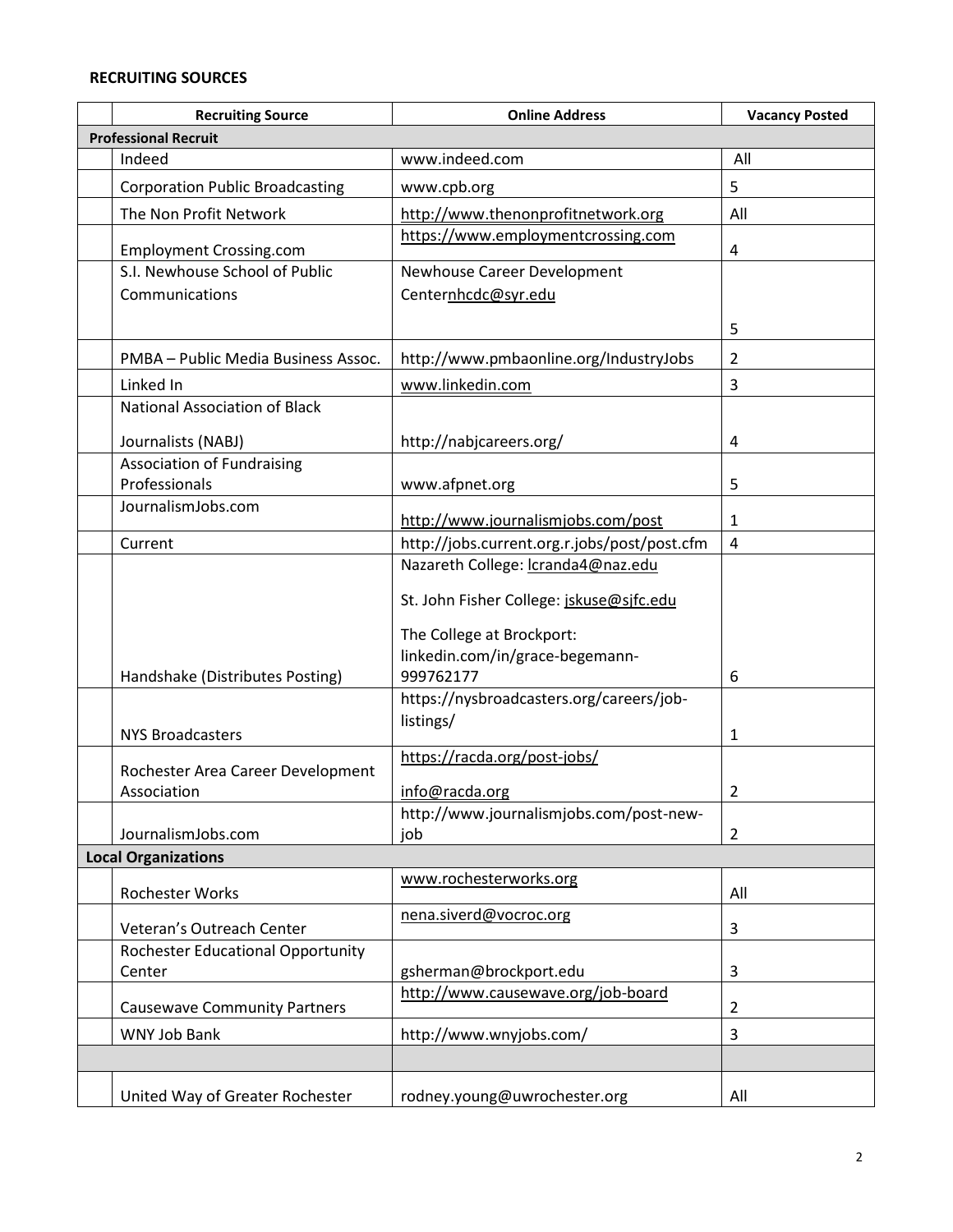| Rochester Association of Black  |                                       |               |
|---------------------------------|---------------------------------------|---------------|
| Journalists (RABJ)              | https://rabjournalists.org/           | 2             |
|                                 |                                       |               |
|                                 |                                       |               |
| WXXI News (internal recruiting) | Internal job posting                  | All           |
| WXXI Website                    | https://www.wxxi.org                  | All           |
| <b>WXXI Twitter</b>             | <b>Twitter Page</b>                   | All           |
| <b>WXXI Facebook</b>            | Facebook                              | All           |
| <b>Minority Reporter</b>        | davemc@minorityreporter.net           | 2             |
|                                 |                                       |               |
| Ibero-American Action League    | information@iaal.org                  | $\mathcal{P}$ |
| <b>CCSI</b>                     | https://www.ccsi.org/Employment/Commu |               |
|                                 | nity-Job-Postings                     |               |
|                                 |                                       | All           |
| ShiftDiff                       | https://shiftdiff.com/                |               |
|                                 |                                       | 3             |
| Zip Recruiter                   | https://www.ziprecruiter.com/         |               |
|                                 |                                       | 4             |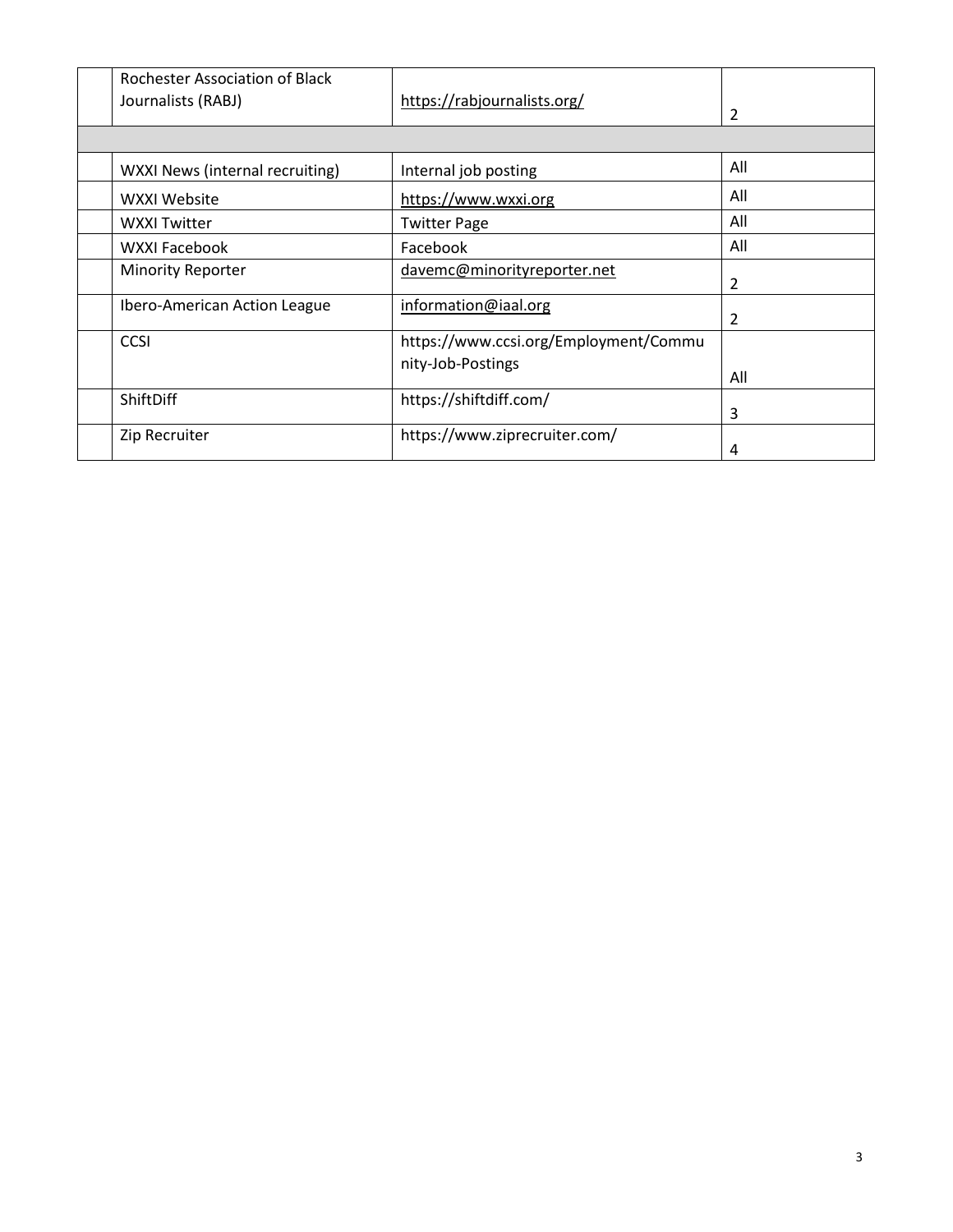### **Attachment A**

|    | <b>Full Time Position</b>              | <b>Total No of</b>      | <b>Recruiting Source of Hire</b>  |
|----|----------------------------------------|-------------------------|-----------------------------------|
|    |                                        | <b>Interviewees</b>     |                                   |
| 1. | Digital Content Manager- News          | 4                       | WXXI website                      |
|    |                                        | WXXI.org                |                                   |
|    |                                        | (4)                     |                                   |
| 2. | Director Stewardship, Marketing Legacy | $\overline{\mathbf{3}}$ | WXXI website                      |
|    | Giving                                 | WXXI.org                |                                   |
|    |                                        | (2)                     |                                   |
|    |                                        | Indeed.com              |                                   |
|    |                                        | (1)                     |                                   |
| 3. | Donor Database Associate               | 5                       | WXXI website                      |
|    |                                        | Indeed.com              |                                   |
|    |                                        | (1)                     |                                   |
|    |                                        | CCSI.org                |                                   |
|    |                                        | (1)                     |                                   |
|    |                                        | WXXI.org                |                                   |
|    |                                        | (3)                     |                                   |
| 4. | Mid-Level Gift Officer                 | $\overline{2}$          | <b>Internal Hire</b>              |
|    |                                        | WXXI.org                |                                   |
|    |                                        | (1)                     |                                   |
|    |                                        | Internal app            |                                   |
|    |                                        | (1)                     |                                   |
| 5. | <b>Membership Director</b>             | 5                       | <b>Association of Fundraising</b> |
|    |                                        | WXXI.org                | Professionals                     |
|    |                                        | (3)                     |                                   |
|    |                                        | Indeed.com              |                                   |
|    |                                        | (1)                     |                                   |
|    |                                        | <b>AFP</b>              |                                   |
|    |                                        | (1)                     |                                   |
| 6. | Membership & Engagement Director       | $\overline{2}$          | Indeed                            |
|    |                                        | Indeed.com              |                                   |
|    |                                        | (2)                     |                                   |
| 7. | Security                               | 4                       | Indeed                            |
|    |                                        | WXXI.org                |                                   |
|    |                                        | (1)                     |                                   |
|    |                                        | Indeed.com              |                                   |
|    |                                        | (3)                     |                                   |
| 8. | PA Assistant                           | 3                       | Indeed                            |
|    |                                        | Indeed.com              |                                   |
|    |                                        | (3)                     |                                   |
|    |                                        |                         |                                   |
| 9. | Motions Graphics / Videographer        | 5                       | WXXI website                      |
|    |                                        | Indeed.com              |                                   |
|    |                                        | (2)                     |                                   |
|    |                                        | WXXI.org                |                                   |
|    |                                        | (3)                     |                                   |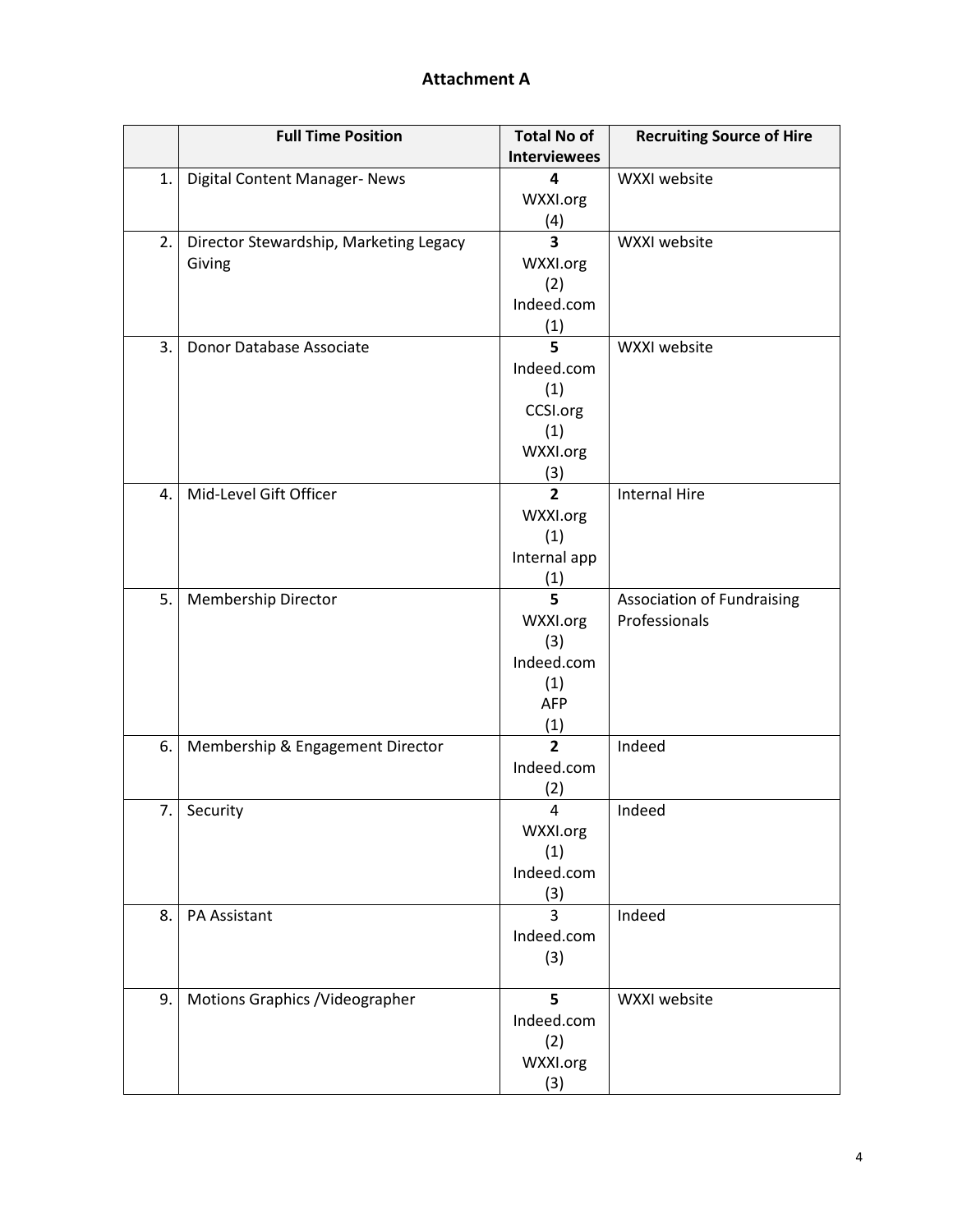| Outreach          | <b>Employee</b> | <b>Activity</b>                                                                                   |  |  |
|-------------------|-----------------|---------------------------------------------------------------------------------------------------|--|--|
| 47 CFR            | N/A             | Due to the global pandemic job fairs were cancelled and/or not attended for the<br>$\bullet$      |  |  |
| 73.2080           |                 | 2021-22 year                                                                                      |  |  |
| $(c)(2)$ (i)      |                 |                                                                                                   |  |  |
| Participatio      |                 |                                                                                                   |  |  |
| n in Job          |                 |                                                                                                   |  |  |
| <b>Fairs</b>      |                 |                                                                                                   |  |  |
| 47 CFR            | AM              | Presented to local high school journalism class, talking about careers in journalism<br>$\bullet$ |  |  |
| 73.2080           | Reporter/       | and how newsrooms work.                                                                           |  |  |
| $(c)(2)$ (iv)     | Producer        |                                                                                                   |  |  |
| Participati       |                 |                                                                                                   |  |  |
| on in             |                 |                                                                                                   |  |  |
| events            |                 |                                                                                                   |  |  |
| sponsored         |                 |                                                                                                   |  |  |
| by                |                 |                                                                                                   |  |  |
| organizatio<br>ns |                 |                                                                                                   |  |  |
| interested        |                 |                                                                                                   |  |  |
| in.               |                 |                                                                                                   |  |  |
| broadcast         |                 |                                                                                                   |  |  |
| employme          |                 |                                                                                                   |  |  |
| nt                |                 |                                                                                                   |  |  |
|                   | Reporters       | Keynote Speaker for underserved teens graduation in the Rochester area where<br>$\bullet$         |  |  |
|                   |                 | they work with counselors to strengthen their academic performance and prepare                    |  |  |
|                   |                 | for college and job placement.                                                                    |  |  |
|                   |                 | participated in a panel discussion called 'Let's Talk about Media Bias, "hosted by a<br>$\bullet$ |  |  |
|                   |                 | local nonprofit organization.                                                                     |  |  |
|                   |                 |                                                                                                   |  |  |
| 47 CFR            | Classical       | $\bullet$<br>Hosted an Intern Summer 2021, hands on experience with working on classical          |  |  |
| 73.2080           | Announce        | music on air and at the Little Theatre                                                            |  |  |
| (c)(2)(v)         | r               |                                                                                                   |  |  |
| Internships       | Communi         | Hosted an Intern Summer 2021, hands on experience with posting on social<br>$\bullet$             |  |  |
|                   | cations         | media, station site and working on different station projects                                     |  |  |
|                   | Content         |                                                                                                   |  |  |
|                   | Strategist      |                                                                                                   |  |  |
|                   | <b>News</b>     | Hosted an internship in the fall of 2021, taught basic elements of what goes into a<br>$\bullet$  |  |  |
|                   | Director        | multi-media news story. Trained on basic audio and interviewing techniques, and                   |  |  |
|                   |                 | helped produce a few stories, some of which were heard on-air and seen online.                    |  |  |
| 47 CFR            | Chief           | Submitted full time and part time vacancies to WNY Job Bank<br>$\bullet$                          |  |  |
| 73.2080           | Human           | New York State Job Bank<br>$\bullet$                                                              |  |  |
| (c)(2)(vi)        | Resources       | Submitted all full time and part time vacancies to Indeed.com<br>$\bullet$                        |  |  |
| <b>Job banks</b>  | Officer         | Submitted all full time and part time vacancies to Zip Recruiter<br>$\bullet$                     |  |  |
| in general        |                 | Current, Indeed, CCSI<br>٠                                                                        |  |  |
|                   | VP, Radio       | (Grove) and automation system (Enco) webinars                                                     |  |  |
|                   |                 | $\bullet$                                                                                         |  |  |

#### **Attachment B – SUPPLEMENTAL OUTREACH (47 CFR 73.2080 (c) (2)**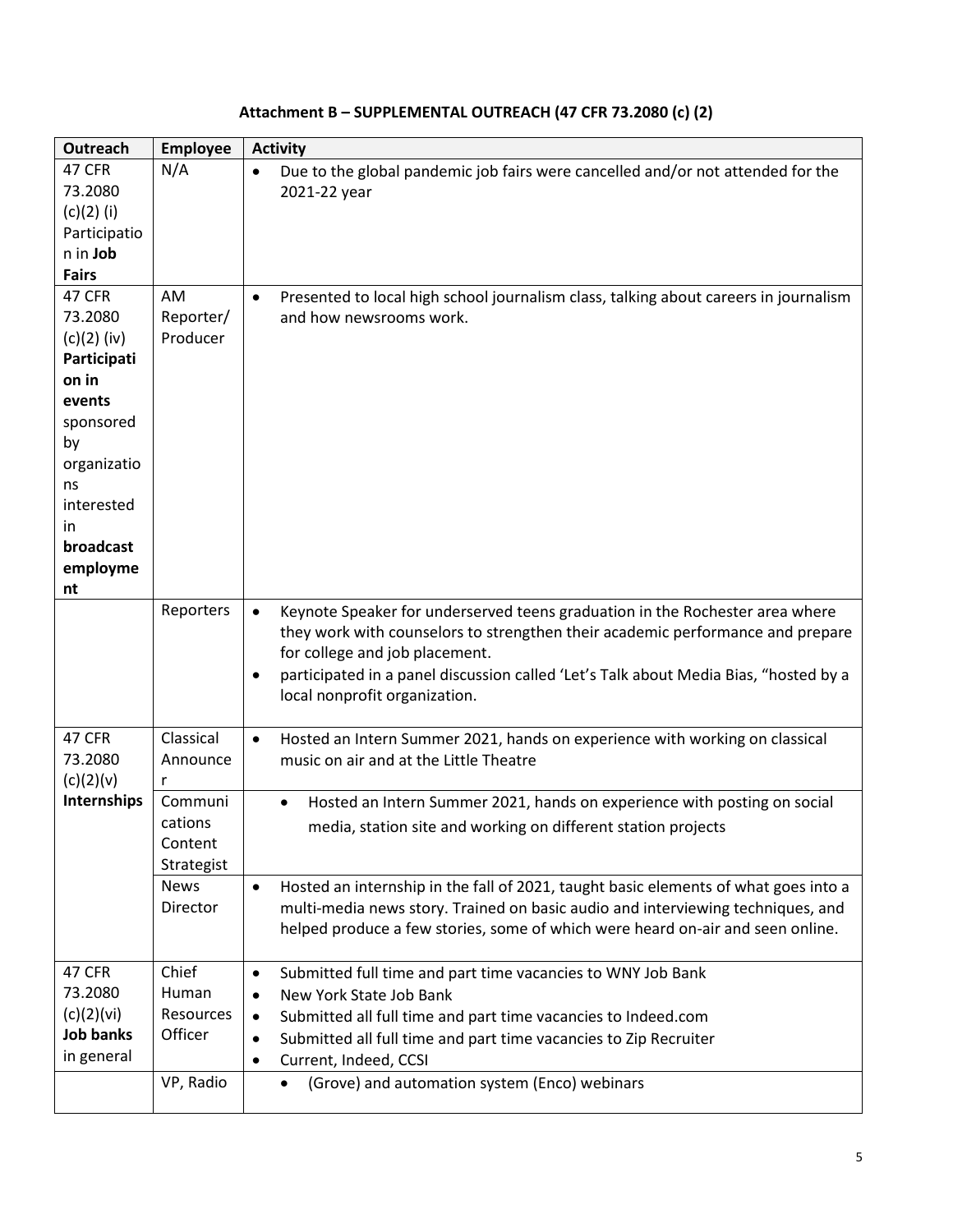| Outreach                 | <b>Employee</b> | <b>Activity</b>                                                                            |
|--------------------------|-----------------|--------------------------------------------------------------------------------------------|
| 47 CFR                   | Director,       | 1/19, 1/20 & 1/21 - NPR GROVE training<br>$\bullet$                                        |
| 73.2080                  | Classical       | 1/21/21 - PRPD Classical Format meeting/training                                           |
| (c)(2)(viii)             | Programm        | Ongoing throughout several months - NPR GROVE training & website<br>$\bullet$              |
| <b>Training</b>          | ing             | development                                                                                |
| programs<br>designed     |                 | First Tuesday (monthly) - Classical Staff Planning & Development meeting<br>$\bullet$      |
| to enable                |                 | 2/18/21 - PRPD Classical Format meeting/training<br>$\bullet$                              |
| station                  |                 | 3/2/21 - Virtual meeting/mentoring with Diane Jones, New PD of WCNY-FM                     |
| personnel                |                 | Classical, Syracuse                                                                        |
| to acquire               |                 | 3/4/21 - DEI Listening Session - Discussion of Ibram X. Kendi speech                       |
| skills to<br>qualify for |                 | 3/16/21 - Reachout Radio Survey Training<br>$\bullet$                                      |
| higher level             |                 | 3/18/21 -- PRPD Classical Format meeting/training<br>$\bullet$                             |
| positions                |                 | 3/25/21 - NPR Grove/WXXI Training & Site Planning webinar<br>$\bullet$                     |
|                          |                 | 4/2/21 - WXXI DEI Virtual Discussion with long term employees<br>$\bullet$                 |
|                          |                 | 4/14/21 - Greater Public Webinar: Bringing Equity & Inclusivity to your Donor<br>$\bullet$ |
|                          |                 | Communications                                                                             |
|                          |                 | 4/15/21 -- PRPD Classical Format meeting/training                                          |
|                          |                 | 4/22/21 - All Classical Portland DEI/Anti-Racism in Classical Public Media<br>$\bullet$    |
|                          |                 | 4/28/21 – PRPD Making the Most of On-Air Promotions<br>$\bullet$                           |
|                          |                 | 5/12/21 - PRPD Webinar: Stationality<br>$\bullet$                                          |
|                          |                 | 5/18/21 - NPR Webinar: Music Rights 101 + Updates<br>$\bullet$                             |
|                          |                 | 5/17/21 -- PRPD Classical Format meeting/training<br>$\bullet$                             |
|                          |                 | 5/20/21 -- PRPD Classical Format meeting/training<br>$\bullet$                             |
|                          |                 | 5/26/21 - PRPD Webinar: Great Copy Confirmation<br>$\bullet$                               |
|                          |                 | 6/17/21 - PRPD Classical Format meeting/training<br>$\bullet$                              |
|                          |                 | 7/7/21 - ENCO/Music Master Integration Webinar<br>$\bullet$                                |
|                          |                 | 7/15/21 - PRPD Classical Format meeting/training<br>$\bullet$                              |
|                          |                 | 8/5/21 - SAS Console Training                                                              |
|                          |                 | 8/25/21 - OnBoard Training Meeting via Zoom                                                |
|                          |                 | 9/21/21 - Employee Navigator health benefits portal training via Zoom                      |
|                          |                 | 10/13/21 - NoncomMusicAlliance Public Radio Music Day webinar                              |
|                          |                 | 10/20/21 - NPR Webinar: Digitial audience trends & listening<br>٠                          |
|                          |                 | 10/21/21 - PRPD Classical Format meeting/training<br>٠                                     |
|                          |                 | 10/28/21 - NPR Webinar: Station digital analytics                                          |
|                          |                 | 11/10/21 - PRPD Webinar: Vision 2022: An imperative for public media's                     |
|                          |                 | future                                                                                     |
|                          |                 | 12/1/21 - PRPD/Edison Research Webinar: The Black Podcast Listener Report                  |
|                          |                 |                                                                                            |
|                          | Director,       | NETA Conference - 1/25/2021 - 1/28/2021<br>$\bullet$                                       |
|                          | TV              | Producing Stories That Address Race, Equity, and Inclusion                                 |
|                          | Programm        |                                                                                            |
|                          | ing             | Unprecedented Challenges, Unlimited Possibilities: A Strategic Update from                 |
|                          |                 | PBS Children's Media & Education                                                           |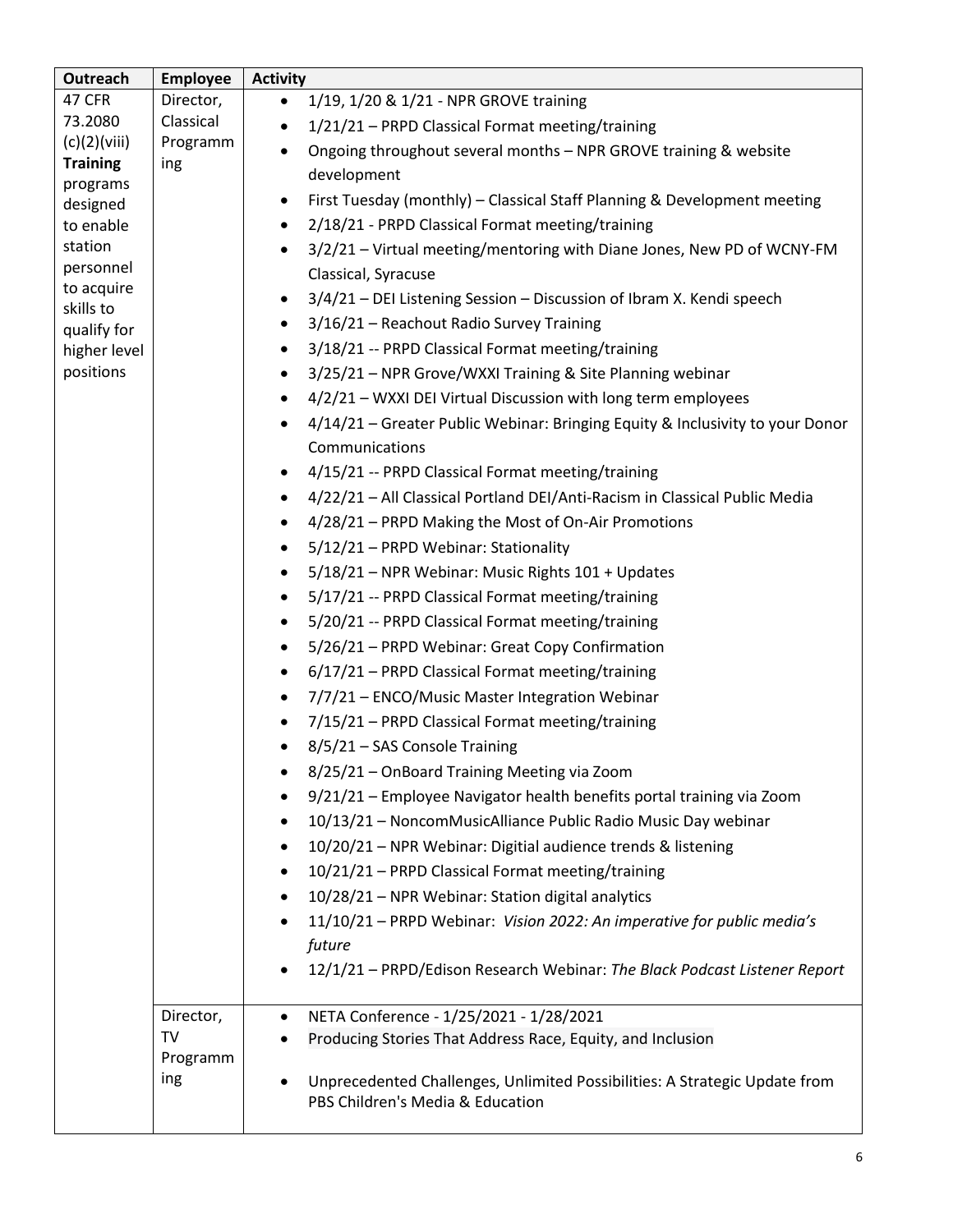| Outreach              | <b>Employee</b>                            | <b>Activity</b>                                                                                                                                                                                                                                                                                           |                                      |
|-----------------------|--------------------------------------------|-----------------------------------------------------------------------------------------------------------------------------------------------------------------------------------------------------------------------------------------------------------------------------------------------------------|--------------------------------------|
|                       |                                            | Developing an Equity Framework for Media Production and Education<br>$\bullet$                                                                                                                                                                                                                            |                                      |
|                       |                                            | Best Practices From Move to Include & Becoming Hellen Keller<br>$\bullet$                                                                                                                                                                                                                                 |                                      |
|                       |                                            | PBS Annual Meeting - 5/18/2021 - 5/20/2021<br>$\bullet$                                                                                                                                                                                                                                                   |                                      |
|                       |                                            | PTPA Fall Meeting - 9/29/2021 - 9/30/2021<br>$\bullet$<br>Session I: PBS Programming Pipeline CLOSED TO PRESS<br>$\bullet$<br>Session VI: Delve into Data                                                                                                                                                 |                                      |
|                       |                                            | APT Fall Marketplace - 11/9/2021 - 11/11/2021<br>$\bullet$<br>Professional Development Session 1: "PTPA's Annual Session: Introduction to<br>DOMO," sponsored by To Dine For with Kate Sullivan                                                                                                           |                                      |
|                       |                                            | TRY THIS: Tips and Tricks for APT Stations<br>$\bullet$<br>Professional Development Session 2: "TRAC Media's Annual Research Summit:<br>$\bullet$<br>Research-Based Scheduling"<br>Monthly Programmer Calls held by TRAC Media<br>$\bullet$                                                               |                                      |
| Reporter<br>$\bullet$ |                                            | Conducted a training session on how to gather and mix sound, for both CITY<br>Magazine and WXXI reporters                                                                                                                                                                                                 |                                      |
|                       | Phot<br>Journalist                         | Involved in volunteer drone safety training with the FAA<br>$\bullet$                                                                                                                                                                                                                                     |                                      |
|                       |                                            | Webinar, "Event Planning for Performing Arts Organizations and Venues," a<br>$\bullet$<br>discussion on planning live and in-person performances as communities<br>emerge from the cocoon of COVID and return to public spaces.<br>Hosted a virtual conversation with NPR arts correspondent<br>$\bullet$ |                                      |
|                       | Manager                                    | <b>NETA Virtual Conference</b>                                                                                                                                                                                                                                                                            | NETA                                 |
|                       | of<br>Education<br>al Training<br>& Family | Out of School Time Community Advisory Group                                                                                                                                                                                                                                                               | <b>Greater Roch</b><br>Alliance (GRA |
|                       | Engageme                                   | Child Poverty: Rochester, a City in Crisis                                                                                                                                                                                                                                                                | Susan B Anth                         |
|                       | nt                                         | Universal Design for Learning Best Practices & PBS LearningMedia                                                                                                                                                                                                                                          | PBS/GBH                              |
|                       |                                            | Getting Ready for Summer: A Planning Bootcamp for Program Leaders                                                                                                                                                                                                                                         | <b>National Sum</b>                  |
|                       |                                            | PBS Children's Media & Education Monthly Update                                                                                                                                                                                                                                                           | PBS CME                              |
|                       |                                            | Summer Learning Lunch & Learn: Virtual & Socially-Distanced Family Events                                                                                                                                                                                                                                 | PBS CME                              |
|                       |                                            | <b>CAMP TV Station Production Best Practices</b>                                                                                                                                                                                                                                                          | WNET                                 |
|                       |                                            | RCSD's High-Quality Learning Environment (HQLE) Strategic Advisory<br>Meeting                                                                                                                                                                                                                             | <b>RCSD</b>                          |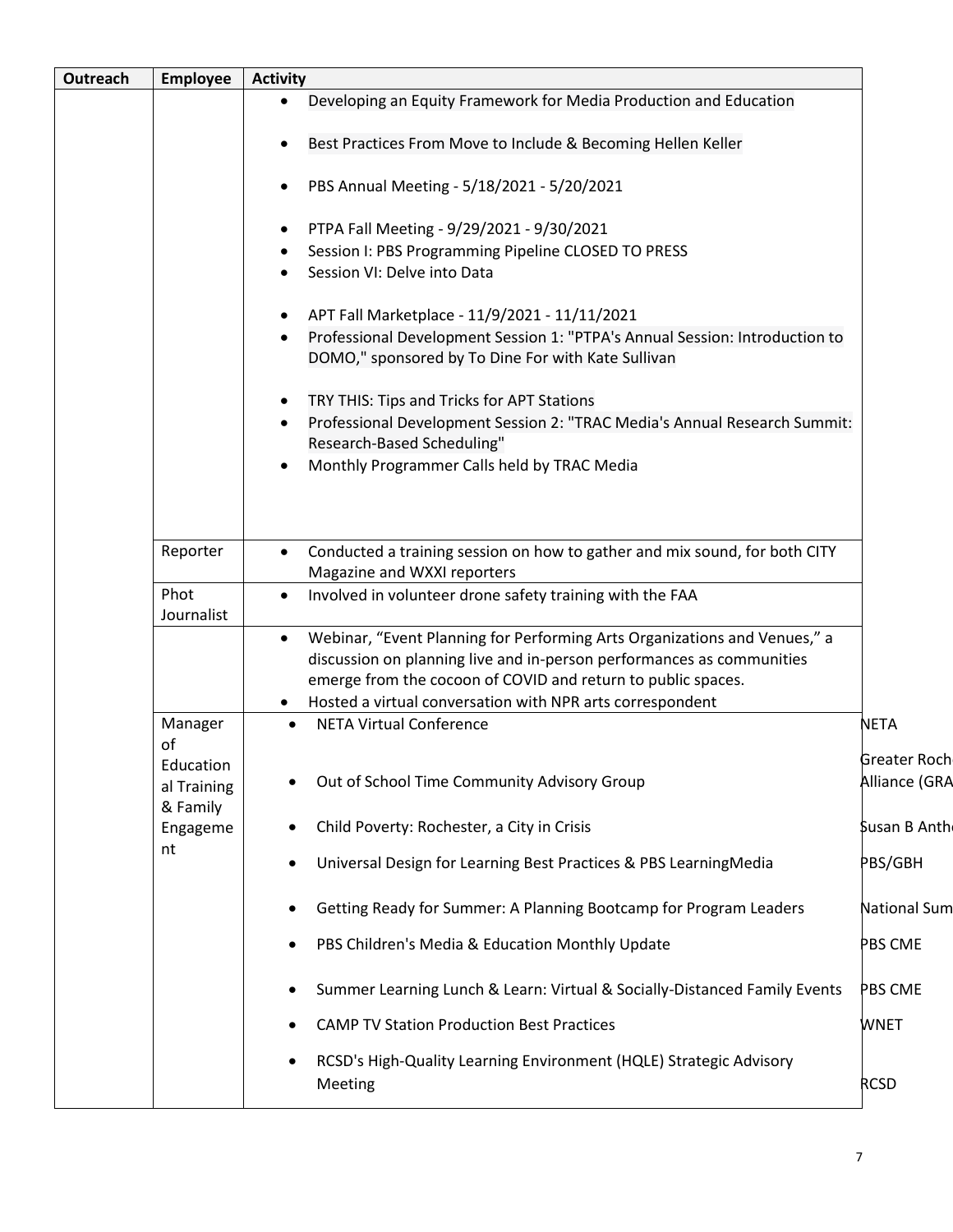| Outreach | <b>Employee</b> | <b>Activity</b>                                                                                                         |                               |
|----------|-----------------|-------------------------------------------------------------------------------------------------------------------------|-------------------------------|
|          |                 | RCSD's High-Quality Learning Environment (HQLE) - Subcommitee on<br>$\bullet$<br><b>Guaranteed Learning Experiences</b> | <b>RCSD</b>                   |
|          |                 | ABC Head Start Health Services Advisory Committee                                                                       | <b>ABC Head Sta</b>           |
|          |                 | RCSD's High-Quality Learning Environment (HQLE) - Subcommitee on                                                        |                               |
|          |                 | <b>Guaranteed Learning Experiences</b>                                                                                  | <b>RCSD</b>                   |
|          |                 | PBS' The GENE: Open Forum with Other Grant Stations                                                                     | <b>WETA</b>                   |
|          |                 | RCSD's High-Quality Learning Environment (HQLE) - Subcommitee on<br><b>Guaranteed Learning Experiences</b>              | <b>RCSD</b>                   |
|          |                 | Out of School Time Community Advisory Group                                                                             | Greater Roch<br>Alliance (GRA |
|          |                 | PBS KIDS Donkie Hodie: Behind the Scenes Virtual Special Event                                                          | Fred Rogers F                 |
|          |                 | RCSD's High-Quality Learning Environment (HQLE) - Subcommitee on<br><b>Guaranteed Learning Experiences</b>              | <b>RCSD</b>                   |
|          |                 | PBS Annual Meeting: Speaker Training                                                                                    | <b>PBS</b>                    |
|          |                 | Parent Engagement in Schools Innovation Conference Day                                                                  | PBS CME                       |
|          |                 | PBS Children's Media & Education Monthly Update                                                                         | PBS CME                       |
|          |                 | RCSD's High-Quality Learning Environment (HQLE) - Subcommitee on<br><b>Guaranteed Learning Experiences</b>              | <b>RCSD</b>                   |
|          |                 | PBS Children's Media & Education Monthly Update                                                                         | PBS CME                       |
|          |                 | Eclipse 2024 Retreat                                                                                                    | <b>RMSC</b>                   |
|          |                 | RCSD's High-Quality Learning Environment (HQLE) Strategic Advisory<br>Meeting                                           | <b>RCSD</b>                   |
|          |                 | Out of School Time Community Advisory Group                                                                             | Greater Roch<br>Alliance (GRA |
|          |                 | Schedule Change and Alma's Way Overview<br>$\bullet$                                                                    | PBS CME                       |
|          |                 | PBS Children's Media & Education Monthly Update                                                                         | PBS CME                       |
|          |                 | RCSD's High-Quality Learning Environment (HQLE) Strategic Advisory<br>Meeting                                           | <b>RCSD</b>                   |
|          |                 | Alma's Way Virtual Preview                                                                                              | Fred Rogers F                 |
|          |                 | Maximizing the Power of Play in RCSD: Key Note with Dr. Brian Wright                                                    | HealthiKids                   |
|          |                 | Making Space for Preschool Makerspaces                                                                                  | EdWeb.org                     |
|          |                 |                                                                                                                         |                               |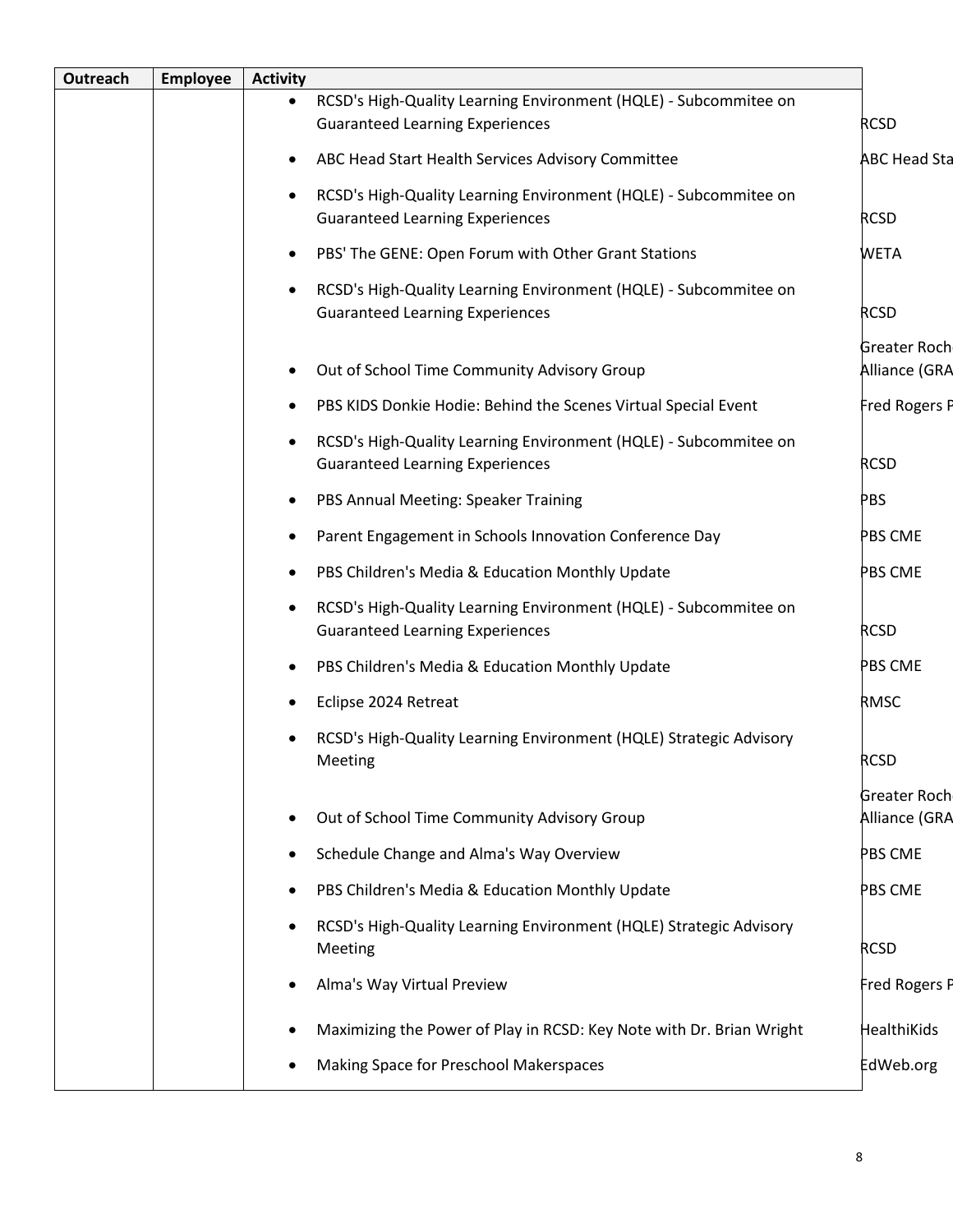| RCSD's High-Quality Learning Environment (HQLE) Strategic Advisory<br>$\bullet$<br><b>RCSD</b><br>Meeting<br>CPB/PBS<br>RTL Facilitator Course: Equitable & Inclusive Facilitation Kick-off<br>Making Media Literacy a National Priority: A Conversation with the<br>National Media Literacy Alliance<br>When YOU are The Story: A Conversation with Amanda Knox<br>CPB/PBS<br>RTL Monthly Coffee Chat<br>RTL Facilitator Course: Equitable & Inclusive Learning Facilitation - Session 1<br>CPB/PBS<br>(Implicit Bias)<br>RTL Facilitator Course: Equitable & Inclusive Learning Facilitation - Session 2<br>(Culture)<br>CPB/PBS<br>RTL Facilitator Course: Equitable & Inclusive Learning Facilitation - Session 3<br>(Inclusive Design: Designing for All Learners)<br>CPB/PBS<br>RTL: Community Needs Assessment<br>Vision 2022: An Imperative for Public Media's Future<br>RCSD's High-Quality Learning Environment (HQLE) Strategic Advisory<br><b>RCSD</b><br>Meeting<br>RTL Facilitator Course: Equitable & Inclusive Learning Facilitation - Session 4<br>CPB/PBS<br>(Practices in Action - Planning & Preparing)<br>9th Annual State of Our Children Address<br>CPB/PBS<br>RTL Monthly Coffee Chat<br>RTL: Introduction to Family & Community Learning and Other Engagement<br><b>CPB/PBS</b><br>Models<br>RTL Cohort 2: CANA Office Hours w/ WFSU & WQED<br>CPB/PBS<br>PBS Children's Media & Education Monthly Update<br>PBS CME<br>RTL: Critical Thinking & Creative Problem Solving (incl. Computational<br>CPB/PBS<br>Thinking) & ScratchJr<br>CPB/PBS<br>RTL Monthly Coffee Chat<br>CPB/PBS<br>RTL Cohort 2: CANA Office Hours w/ VegasPBS<br>RTL World of Work Knowledge & Skills (incl. SEL and Executive Function<br>CPB/PBS<br>skills)<br>RTL Functional Literacy (incl. SEL and Executive Function skills) & Molly of<br>Denali FCL & Camp<br>CPB/PBS | Outreach | <b>Employee</b> | <b>Activity</b> |                     |
|-----------------------------------------------------------------------------------------------------------------------------------------------------------------------------------------------------------------------------------------------------------------------------------------------------------------------------------------------------------------------------------------------------------------------------------------------------------------------------------------------------------------------------------------------------------------------------------------------------------------------------------------------------------------------------------------------------------------------------------------------------------------------------------------------------------------------------------------------------------------------------------------------------------------------------------------------------------------------------------------------------------------------------------------------------------------------------------------------------------------------------------------------------------------------------------------------------------------------------------------------------------------------------------------------------------------------------------------------------------------------------------------------------------------------------------------------------------------------------------------------------------------------------------------------------------------------------------------------------------------------------------------------------------------------------------------------------------------------------------------------------------------------------------------------------------------------------------------------------------------------------|----------|-----------------|-----------------|---------------------|
|                                                                                                                                                                                                                                                                                                                                                                                                                                                                                                                                                                                                                                                                                                                                                                                                                                                                                                                                                                                                                                                                                                                                                                                                                                                                                                                                                                                                                                                                                                                                                                                                                                                                                                                                                                                                                                                                             |          |                 |                 |                     |
|                                                                                                                                                                                                                                                                                                                                                                                                                                                                                                                                                                                                                                                                                                                                                                                                                                                                                                                                                                                                                                                                                                                                                                                                                                                                                                                                                                                                                                                                                                                                                                                                                                                                                                                                                                                                                                                                             |          |                 |                 |                     |
|                                                                                                                                                                                                                                                                                                                                                                                                                                                                                                                                                                                                                                                                                                                                                                                                                                                                                                                                                                                                                                                                                                                                                                                                                                                                                                                                                                                                                                                                                                                                                                                                                                                                                                                                                                                                                                                                             |          |                 |                 | <b>National Med</b> |
|                                                                                                                                                                                                                                                                                                                                                                                                                                                                                                                                                                                                                                                                                                                                                                                                                                                                                                                                                                                                                                                                                                                                                                                                                                                                                                                                                                                                                                                                                                                                                                                                                                                                                                                                                                                                                                                                             |          |                 |                 | US Media Lite       |
|                                                                                                                                                                                                                                                                                                                                                                                                                                                                                                                                                                                                                                                                                                                                                                                                                                                                                                                                                                                                                                                                                                                                                                                                                                                                                                                                                                                                                                                                                                                                                                                                                                                                                                                                                                                                                                                                             |          |                 |                 |                     |
|                                                                                                                                                                                                                                                                                                                                                                                                                                                                                                                                                                                                                                                                                                                                                                                                                                                                                                                                                                                                                                                                                                                                                                                                                                                                                                                                                                                                                                                                                                                                                                                                                                                                                                                                                                                                                                                                             |          |                 |                 |                     |
|                                                                                                                                                                                                                                                                                                                                                                                                                                                                                                                                                                                                                                                                                                                                                                                                                                                                                                                                                                                                                                                                                                                                                                                                                                                                                                                                                                                                                                                                                                                                                                                                                                                                                                                                                                                                                                                                             |          |                 |                 |                     |
|                                                                                                                                                                                                                                                                                                                                                                                                                                                                                                                                                                                                                                                                                                                                                                                                                                                                                                                                                                                                                                                                                                                                                                                                                                                                                                                                                                                                                                                                                                                                                                                                                                                                                                                                                                                                                                                                             |          |                 |                 |                     |
|                                                                                                                                                                                                                                                                                                                                                                                                                                                                                                                                                                                                                                                                                                                                                                                                                                                                                                                                                                                                                                                                                                                                                                                                                                                                                                                                                                                                                                                                                                                                                                                                                                                                                                                                                                                                                                                                             |          |                 |                 | CPB/PBS and         |
|                                                                                                                                                                                                                                                                                                                                                                                                                                                                                                                                                                                                                                                                                                                                                                                                                                                                                                                                                                                                                                                                                                                                                                                                                                                                                                                                                                                                                                                                                                                                                                                                                                                                                                                                                                                                                                                                             |          |                 |                 | Public Media        |
|                                                                                                                                                                                                                                                                                                                                                                                                                                                                                                                                                                                                                                                                                                                                                                                                                                                                                                                                                                                                                                                                                                                                                                                                                                                                                                                                                                                                                                                                                                                                                                                                                                                                                                                                                                                                                                                                             |          |                 |                 |                     |
|                                                                                                                                                                                                                                                                                                                                                                                                                                                                                                                                                                                                                                                                                                                                                                                                                                                                                                                                                                                                                                                                                                                                                                                                                                                                                                                                                                                                                                                                                                                                                                                                                                                                                                                                                                                                                                                                             |          |                 |                 |                     |
|                                                                                                                                                                                                                                                                                                                                                                                                                                                                                                                                                                                                                                                                                                                                                                                                                                                                                                                                                                                                                                                                                                                                                                                                                                                                                                                                                                                                                                                                                                                                                                                                                                                                                                                                                                                                                                                                             |          |                 |                 | Roc the Futur       |
|                                                                                                                                                                                                                                                                                                                                                                                                                                                                                                                                                                                                                                                                                                                                                                                                                                                                                                                                                                                                                                                                                                                                                                                                                                                                                                                                                                                                                                                                                                                                                                                                                                                                                                                                                                                                                                                                             |          |                 |                 |                     |
|                                                                                                                                                                                                                                                                                                                                                                                                                                                                                                                                                                                                                                                                                                                                                                                                                                                                                                                                                                                                                                                                                                                                                                                                                                                                                                                                                                                                                                                                                                                                                                                                                                                                                                                                                                                                                                                                             |          |                 |                 |                     |
|                                                                                                                                                                                                                                                                                                                                                                                                                                                                                                                                                                                                                                                                                                                                                                                                                                                                                                                                                                                                                                                                                                                                                                                                                                                                                                                                                                                                                                                                                                                                                                                                                                                                                                                                                                                                                                                                             |          |                 |                 |                     |
|                                                                                                                                                                                                                                                                                                                                                                                                                                                                                                                                                                                                                                                                                                                                                                                                                                                                                                                                                                                                                                                                                                                                                                                                                                                                                                                                                                                                                                                                                                                                                                                                                                                                                                                                                                                                                                                                             |          |                 |                 |                     |
|                                                                                                                                                                                                                                                                                                                                                                                                                                                                                                                                                                                                                                                                                                                                                                                                                                                                                                                                                                                                                                                                                                                                                                                                                                                                                                                                                                                                                                                                                                                                                                                                                                                                                                                                                                                                                                                                             |          |                 |                 |                     |
|                                                                                                                                                                                                                                                                                                                                                                                                                                                                                                                                                                                                                                                                                                                                                                                                                                                                                                                                                                                                                                                                                                                                                                                                                                                                                                                                                                                                                                                                                                                                                                                                                                                                                                                                                                                                                                                                             |          |                 |                 |                     |
|                                                                                                                                                                                                                                                                                                                                                                                                                                                                                                                                                                                                                                                                                                                                                                                                                                                                                                                                                                                                                                                                                                                                                                                                                                                                                                                                                                                                                                                                                                                                                                                                                                                                                                                                                                                                                                                                             |          |                 |                 |                     |
|                                                                                                                                                                                                                                                                                                                                                                                                                                                                                                                                                                                                                                                                                                                                                                                                                                                                                                                                                                                                                                                                                                                                                                                                                                                                                                                                                                                                                                                                                                                                                                                                                                                                                                                                                                                                                                                                             |          |                 |                 |                     |
|                                                                                                                                                                                                                                                                                                                                                                                                                                                                                                                                                                                                                                                                                                                                                                                                                                                                                                                                                                                                                                                                                                                                                                                                                                                                                                                                                                                                                                                                                                                                                                                                                                                                                                                                                                                                                                                                             |          |                 |                 |                     |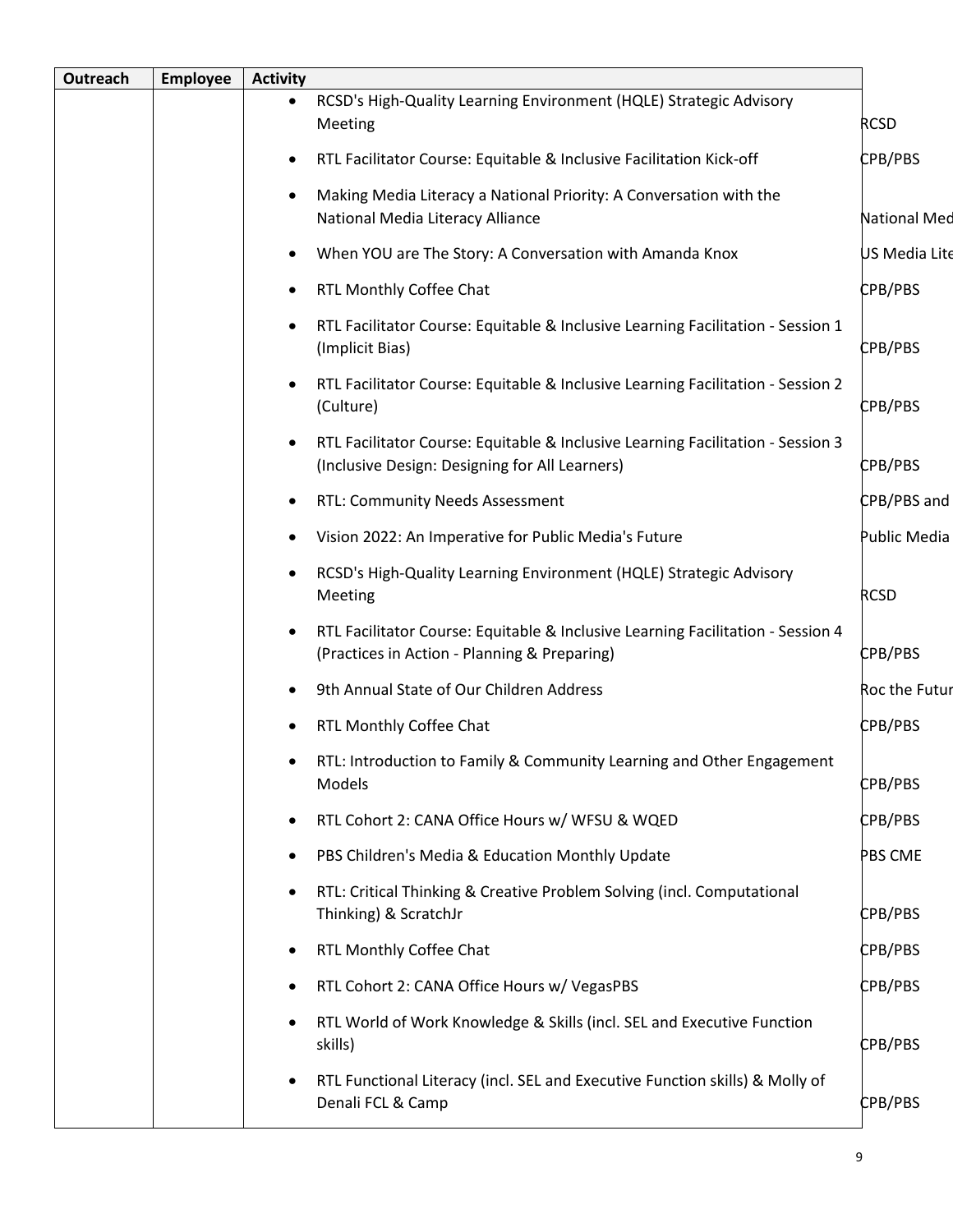| Outreach | <b>Employee</b>         | <b>Activity</b>                                             |                                                                                                                   |         |
|----------|-------------------------|-------------------------------------------------------------|-------------------------------------------------------------------------------------------------------------------|---------|
|          |                         | $\bullet$                                                   | PBS Children's Media & Education Monthly Update                                                                   | PBS CME |
|          |                         | RTL Intergenerational Learning and Play & Learn Science FCL |                                                                                                                   | CPB/PBS |
|          |                         | ٠                                                           | RTL Monthly Coffee Chat                                                                                           | CPB/PBS |
|          |                         | ٠                                                           | Serving Spanish Speakers & Latinx Communities                                                                     | Current |
|          |                         | ٠                                                           | RTL WinterFest: Intro to CANA Synthesis                                                                           | CPB/PBS |
|          |                         | ٠                                                           | RTL Winter Fest: Listening & Building Trust                                                                       | CPB/PBS |
|          |                         | ٠                                                           | RTL WinterFest: CANA Synthesis (Cont)                                                                             | CPB/PBS |
|          |                         |                                                             | RTL WinterFest: Peer Partners                                                                                     | CPB/PBS |
|          | Vice<br>President<br>of | 1/25-1/28/2021                                              | 2021 NETA Conference & CPB Public Media Thought Leader<br>Forum (Virtual)                                         |         |
|          | Education<br>&          | 1/28/2021                                                   | <b>GLOW One-Stop Partners Committee</b>                                                                           |         |
|          | Interactiv              | 2/2/2021                                                    | <b>GLOW Workforce Youth Event Committee</b>                                                                       |         |
|          | e Services              | 2/2/2021                                                    | PBS Children's Media & Education Monthly Update                                                                   |         |
|          |                         | 2/12/2021                                                   | FL STEM Hub Forum                                                                                                 |         |
|          |                         | 2/17/2021                                                   | PBS Digital Immersion: Organization & Culture To Collaborate                                                      |         |
|          |                         | 2/24/2021                                                   | Universal Design Learning in PBS LM with PBS & WGBH Webinar                                                       |         |
|          |                         | 2/25/2021                                                   | NETA Education Peer Learning Consortia Executive Committee                                                        |         |
|          |                         | 2/26/2021                                                   | PBS Digital Immersion Goal Setting                                                                                |         |
|          |                         | 3/2/2021                                                    | GLOW Workforce Youth Event Committee                                                                              |         |
|          |                         | 3/2/2021                                                    | Rochester Workforce Innovation & Performance Committee                                                            |         |
|          |                         | 3/11/2021                                                   | Finding Your Roots & Genealogy Resources Screening/Talkback                                                       |         |
|          |                         | 3/9/2021                                                    | Rochester One Stop Partners Quarterly Mtg                                                                         |         |
|          |                         | 3/12/2021                                                   | FL STEM Hub Forum                                                                                                 |         |
|          |                         |                                                             | PBS Digital Immersion Advance Group: Using Emotional                                                              |         |
|          |                         | 3/16/2021                                                   | Intelligence Birkman Assessment in Group Coaching                                                                 |         |
|          |                         | 3/16/2021                                                   | <b>GLOW Workforce Youth Event Committee</b>                                                                       |         |
|          |                         | 3/17/2021                                                   | NETA Education Peer Learning Consortia Executive Committee                                                        |         |
|          |                         | 3/19/2021                                                   | PBS Summer Learning Station Lunch & Learns-Virtual Professional<br>Learning and Classroom Resources for Summer 21 |         |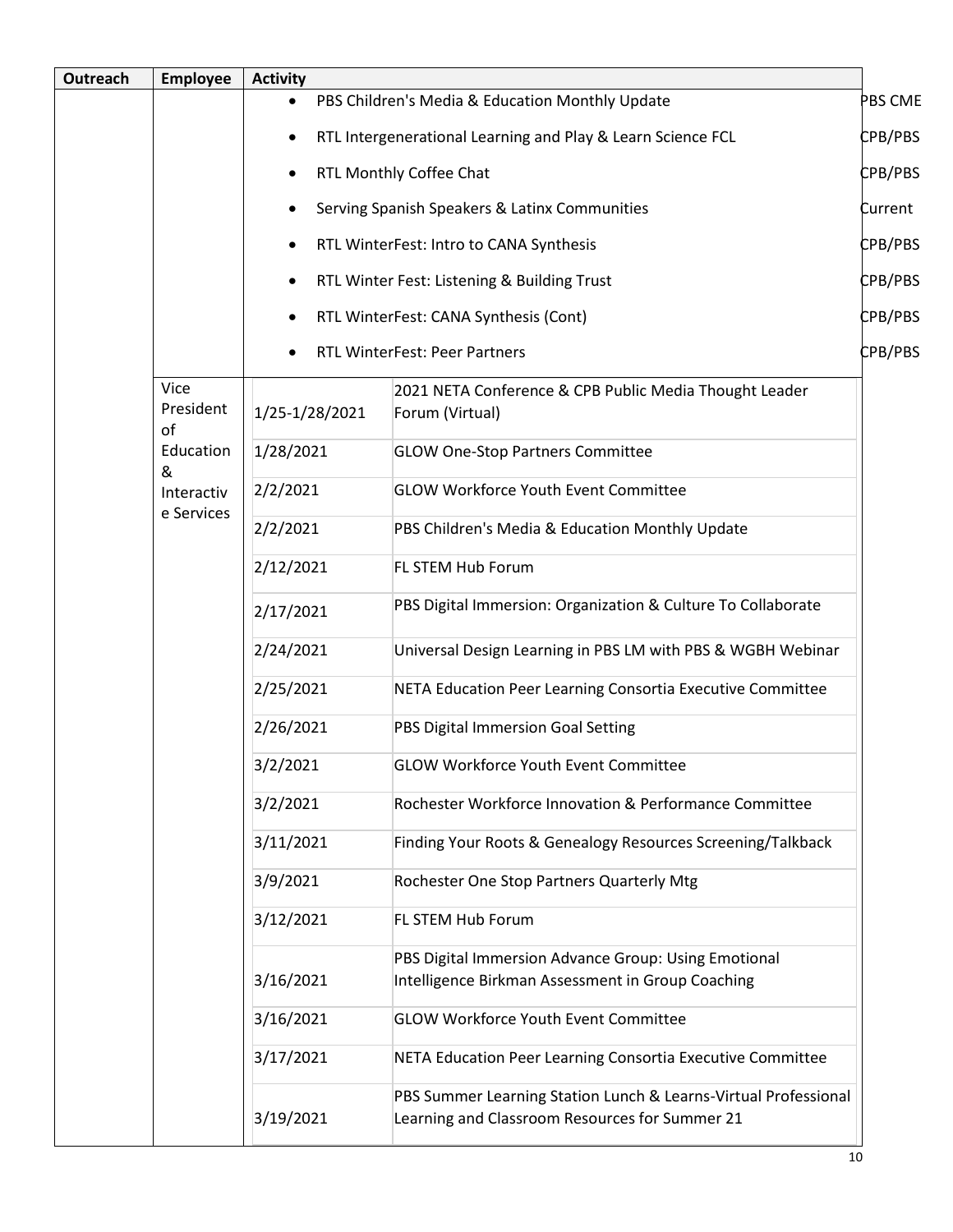| <b>Outreach</b> | <b>Employee</b> | <b>Activity</b> |                                                                                     |
|-----------------|-----------------|-----------------|-------------------------------------------------------------------------------------|
|                 |                 |                 | PBS Digital Immersion: Project Management & Workflows To                            |
|                 |                 | 3/23/2021       | Grow Station Audience for digital and social platforms                              |
|                 |                 | 3/25/2021       | NETA Camp TV webinar & Summer Learning                                              |
|                 |                 | 3/26/2021       | PBS Lunch & Learn PBS Summer Learning Series                                        |
|                 |                 | 3/29/2021       | FL Workforce Partners Committee                                                     |
|                 |                 | 3/30/2021       | <b>Oliver Sacks National Screening/Talkback</b>                                     |
|                 |                 | 4/6/2021        | PBS Children's Media & Education Monthly Update                                     |
|                 |                 | 4/9/2021        | PBS Summer Learning Station Lunch & Learns-Digital Family<br>Engagement             |
|                 |                 | 4/9/2021        | FL STEM Hub Forum                                                                   |
|                 |                 | 4/13/2021       | <b>GLOW Workforce Youth Event Committee</b>                                         |
|                 |                 | 4/13/2021       | <b>RTL Capstone Webinar</b>                                                         |
|                 |                 | 4/15/2021       | <b>GROVE Music Stations Feedback with NPR</b>                                       |
|                 |                 | 4/20/2021       | PBS Digital Immersion Advanced Webinar on Leaders vs.<br><b>Managers</b>            |
|                 |                 | 4/21/2021       | NETA Education Peer Learning Consortia Executive Committee                          |
|                 |                 | 4/23/2021       | PBS Digital Immersion Design Thinking Webinar                                       |
|                 |                 | 4/27/2021       | NETA Education Peer Learning Consortia Council                                      |
|                 |                 | 4/27/2021       | <b>GLOW Workforce Youth Event Committee</b>                                         |
|                 |                 | 4/28/2021       | PBS Digital Immersion Accelerate Working Group                                      |
|                 |                 | 4/29/2021       | <b>GLOW One-Stop Partners Committee</b>                                             |
|                 |                 | 4/29/2021       | NPR Retaining Digital Audience Webinar                                              |
|                 |                 | 5/4/2021        | Ken Burns The Gene Screening/Talkback Webinar                                       |
|                 |                 | 5/4/2021        | Children's Media & Education Monthly Update                                         |
|                 |                 | 5/7/2021        | PBS Digital Immersion Accelerate Working Group                                      |
|                 |                 | 5/7/2021        | Exploring Access to Children's Media   NETA Education PLC<br><b>Learning Series</b> |
|                 |                 | 5/11/2021       | <b>GLOW Workforce Youth Event Committee</b>                                         |
|                 |                 | 5/11-5/12/2021  | PBS Annual Meeting Conference-Virtual Part 1                                        |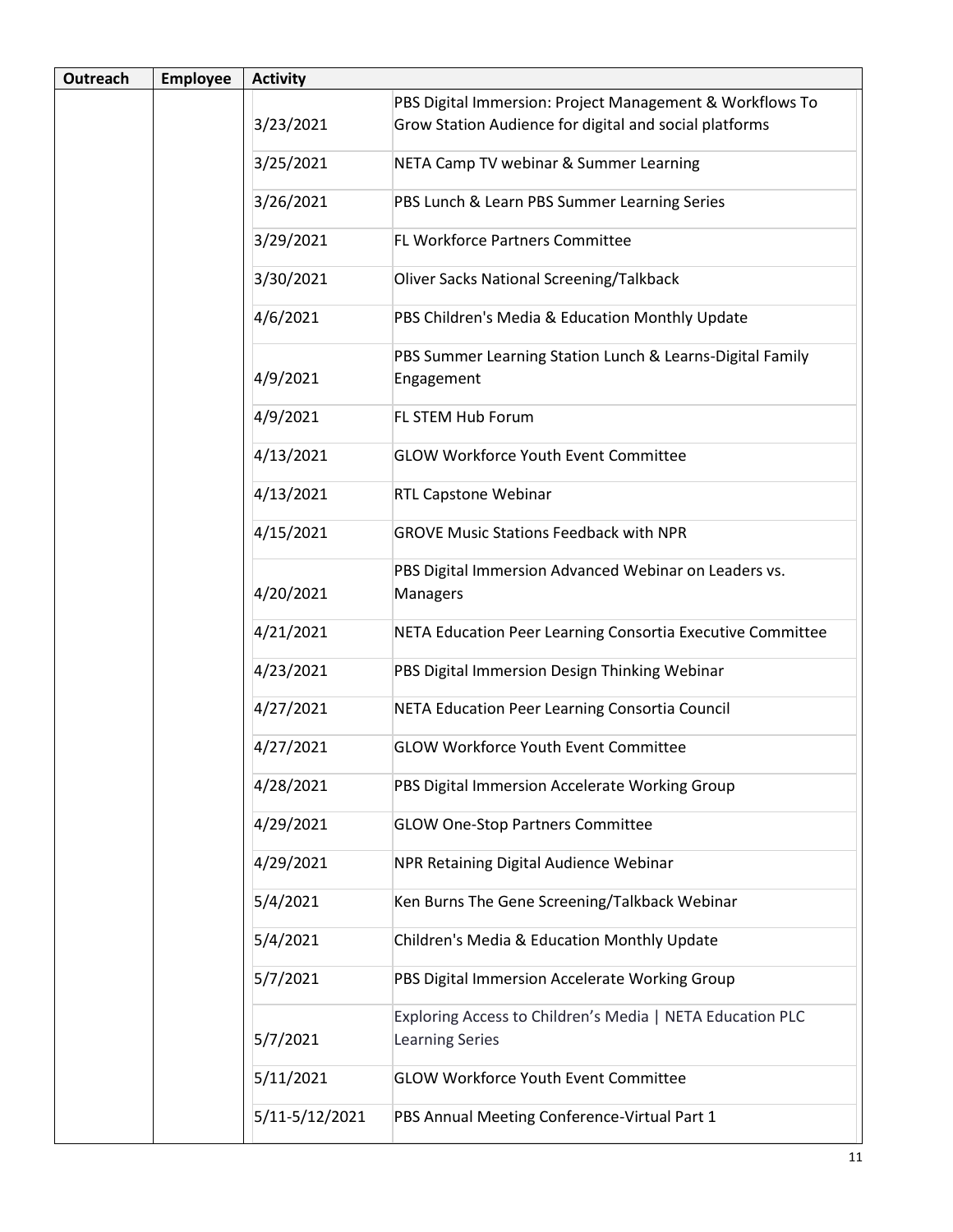| <b>Outreach</b> | <b>Employee</b> | <b>Activity</b> |                                                                                             |
|-----------------|-----------------|-----------------|---------------------------------------------------------------------------------------------|
|                 |                 | 5/14/2021       | American Graduate: Path to the Future Launch Webinar                                        |
|                 |                 | 5/14/2021       | PBS Digital Immersion Accelerate Working Group                                              |
|                 |                 | 5/14/2021       | FL STEM Hub Forum                                                                           |
|                 |                 | 5/17/2021       | NETA Education Peer Learning Consortia Executive Committee<br>Meeting                       |
|                 |                 | 5/18-5/20/2021  | PBS Annual Meeting Conference-Virtual Part 2                                                |
|                 |                 | 5/21/2021       | PBS Digital Immersion Accelerate Event Overview Part 1                                      |
|                 |                 | 5/24/2021       | PBS Digital Immersion Accelerate Event Day Overview Part 2                                  |
|                 |                 | 5/25/2021       | <b>GLOW Workforce Youth Event Committee</b>                                                 |
|                 |                 | 5/25/2021       | PBS Digital Immersion Accelerate Event Day                                                  |
|                 |                 | 6/1/2021        | NETA Education Peer Learning Consortia Executive Committee                                  |
|                 |                 | 6/1/2021        | Rochester Workforce Innovation & Performance Committee                                      |
|                 |                 | 6/3/2021        | PATHSTONE REWORK AMERICA ALLIANCE DISCOVERY FOCUS<br><b>GROUP</b>                           |
|                 |                 | 6/7/2021        | Regional Partners One-Stop Forum                                                            |
|                 |                 | 6/8/2021        | American Graduate Path to the Future Local Discussion Webinar                               |
|                 |                 | 6/9/2021        | <b>BrightByText Webinar for PBS Partners</b>                                                |
|                 |                 | 6/11/2021       | FL STEM Hub Forum                                                                           |
|                 |                 | 6/14/2021       | <b>GROVE Station Training Webinar Part 1</b>                                                |
|                 |                 | 6/15/2021       | <b>GLOW Workforce Youth Event Committee</b>                                                 |
|                 |                 | 6/16/2021       | NETA Education Peer Learning Consortia Executive Committee                                  |
|                 |                 | 6/16/2021       | <b>GROVE Station Training Webinar Part 2</b>                                                |
|                 |                 | 6/17/2021       | <b>GROVE Station Training Q&amp;A</b>                                                       |
|                 |                 | 6/21/2021       | <b>GROVE Station Training Webinar Part 3</b>                                                |
|                 |                 | 6/22/2021       | American Graduate Path to the Future Planning Webinar                                       |
|                 |                 | 6/23/2021       | PBS Digital Immersion: Strategy and Process of Creating a Digital-<br>first YouTube series. |
|                 |                 | 6/24/2021       | <b>NPR GROVE training session</b>                                                           |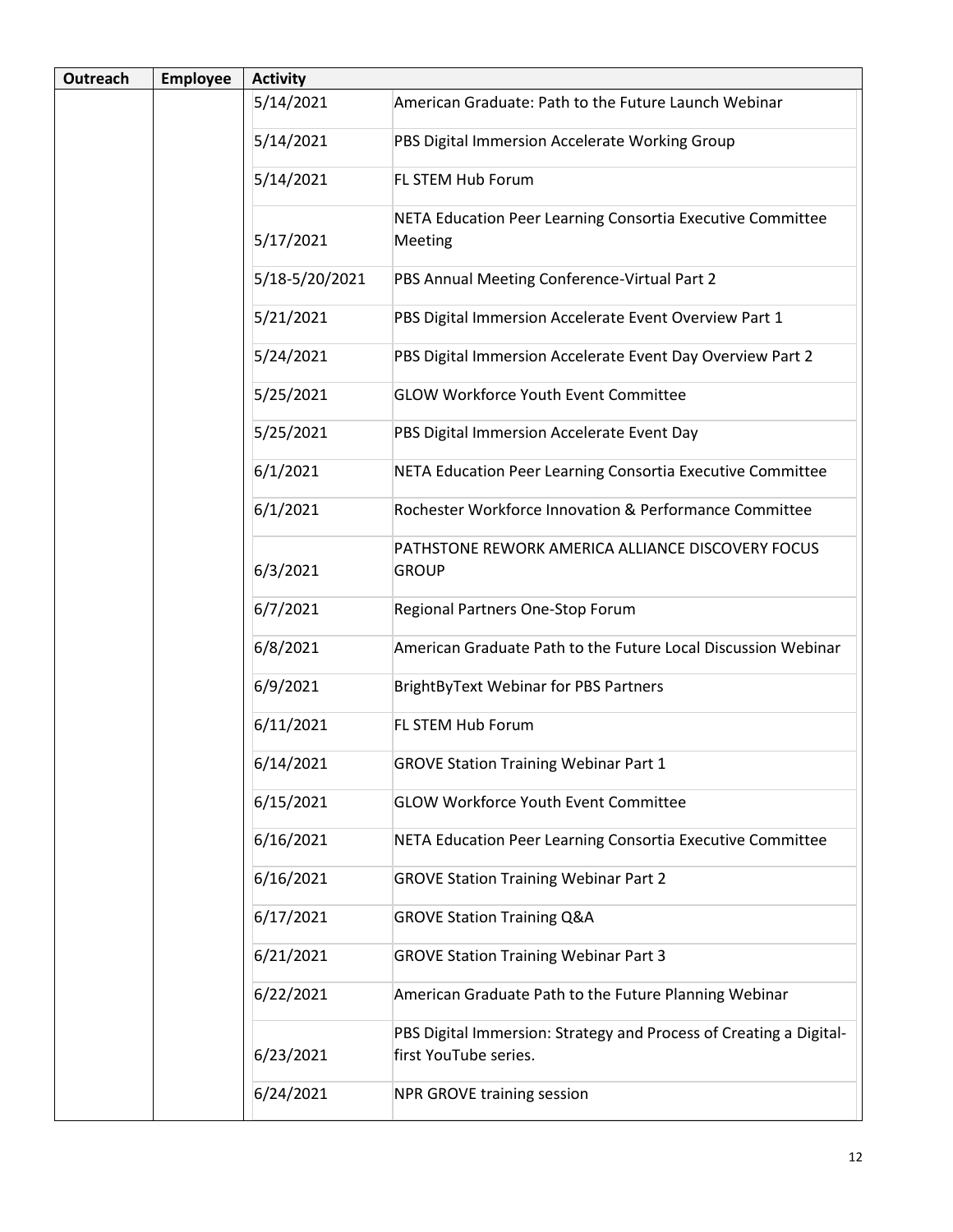| <b>Outreach</b> | <b>Employee</b> | <b>Activity</b> |                                                                                        |
|-----------------|-----------------|-----------------|----------------------------------------------------------------------------------------|
|                 |                 |                 | PBS Digital Immersion Advanced Webinar on Effective Content                            |
|                 |                 | 6/25/2021       | Strategy at Local & National Level                                                     |
|                 |                 | 6/29/2021       | <b>GLOW Workforce Youth Event Committee</b>                                            |
|                 |                 | 7/9/2021        | FL STEM Hub Forum                                                                      |
|                 |                 | 7/12/2021       | Muhammed Ali Series Webinar with WETA & the Ken Burns Group                            |
|                 |                 | 7/12/2021       | Using DOMO & Google Data Studio to Track Content Performance<br>on PBS LearningMedia   |
|                 |                 | 7/13/2021       | PBS Children's Media & Education Update Webinar                                        |
|                 |                 | 7/28/2021       | US. Dept of Ed. Advance Manufacturing Pipeline Webinar                                 |
|                 |                 | 7/26-7/29/2021  | PBS Digital Immersion Data Bootcamp Conference                                         |
|                 |                 | 8/10/2021       | NETA Education Peer Learning Council Facilitated Sessions                              |
|                 |                 | 8/10/2021       | <b>GLOW Workforce Youth Event Committee</b>                                            |
|                 |                 | 8/17/2021       | <b>GLOW Workforce Youth Event Committee</b>                                            |
|                 |                 | 8/23/2021       | PBS Digital Immersion: Redefining engagement various audience<br>types                 |
|                 |                 | 8/24/2021       | <b>GLOW Workforce Youth Event Committee</b>                                            |
|                 |                 | 8/27/2021       | PBS Digital Immersion: Multiplatform marketing, content<br>development, and strategies |
|                 |                 | 9/1/2021        | PBS Digital Immersion Webinar                                                          |
|                 |                 | 9/7/2021        | <b>GLOW Workforce Youth Event Committee</b>                                            |
|                 |                 | 9/8/2021        | Fall Back Into PBS Products: Accessibility on the Web                                  |
|                 |                 | 9/9/2021        | PBS LearningMedia Back School Features Training Webinar                                |
|                 |                 | 9/10/2021       | <b>Nielsen Data Training</b>                                                           |
|                 |                 | 9/10/2021       | FL STEM Hub Forum                                                                      |
|                 |                 | 9/14/2021       | <b>GLOW Workforce Youth Event Committee</b>                                            |
|                 |                 | 9/14/2021       | Rochester One Stop Partners Quarterly Mtg                                              |
|                 |                 | 9/14/2021       | Rochester Workforce Innovation & Performance Committee                                 |
|                 |                 | 9/14/2021       | NETA Education Peer Learning Consortia Executive Committee                             |
|                 |                 | 9/15/2021       | Fall Back Into PBS Products: UX + Design Best Practices                                |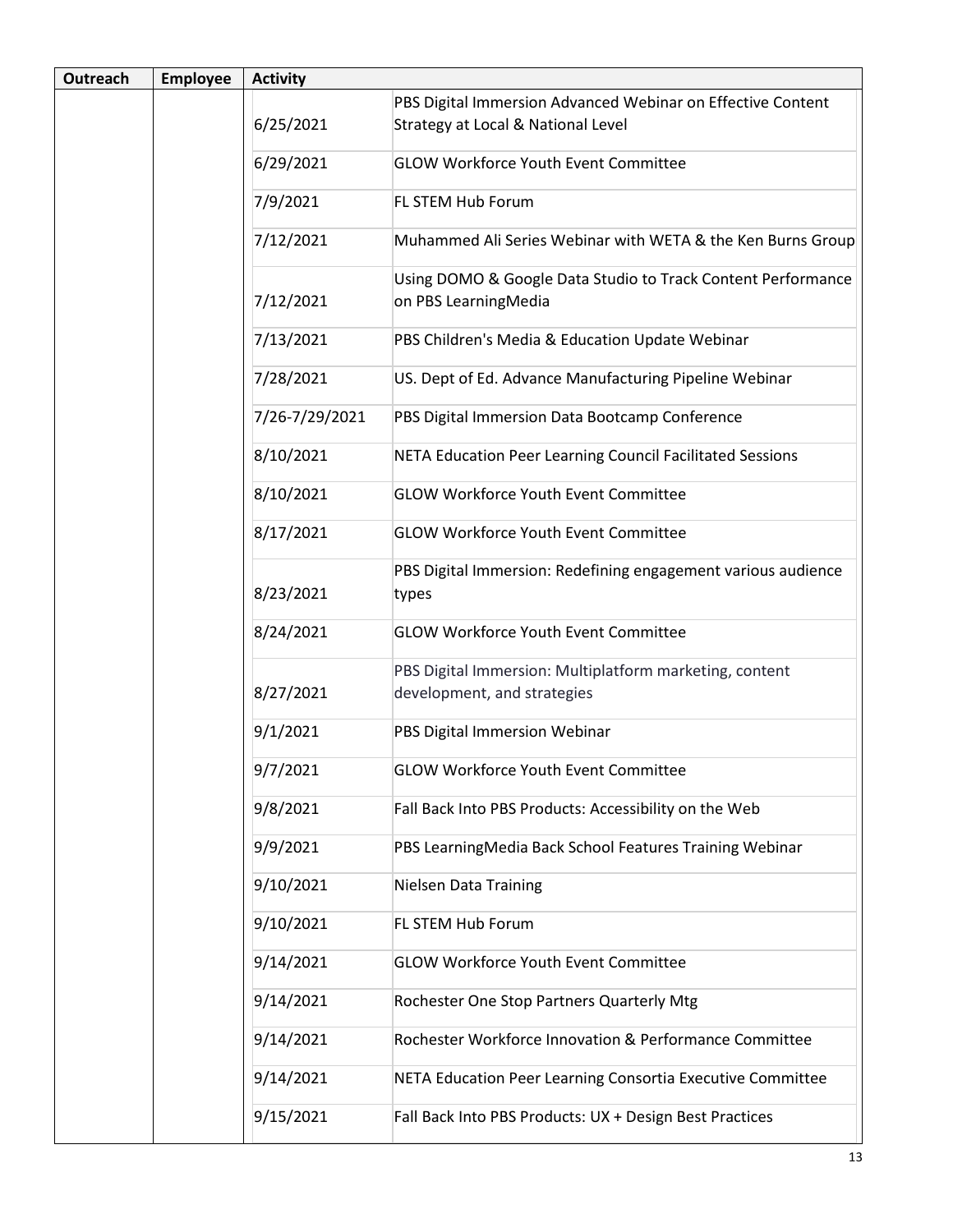| <b>Outreach</b> | <b>Employee</b> | <b>Activity</b> |                                                                                                 |
|-----------------|-----------------|-----------------|-------------------------------------------------------------------------------------------------|
|                 |                 | 9/21/2021       | Talent Forward: Improving Talent Through Technology                                             |
|                 |                 |                 | NETA Education PLC Learning Series: Exploring Access to                                         |
|                 |                 | 9/24/2021       | Children's Media Part 3                                                                         |
|                 |                 | 9/29/2021       | Fall Back Into PBS Products: Interpreting Domo Data                                             |
|                 |                 | 9/30/2021       | PBS Digital Immersion Master Class on Social Media & Marketing                                  |
|                 |                 | 10/4/2021       | RTL National Cohort Learning Neighborhoods Kick Off Webinar                                     |
|                 |                 | 10/6/2021       | American Veteran Series Training Webinar                                                        |
|                 |                 | 10/6-10/7/2021  | PBS Digital Immersion Capstone Days                                                             |
|                 |                 | 10/8/2021       | FL STEM Hub Forum                                                                               |
|                 |                 |                 | NETA Education Peer Learning Consortia (PLC) Executive                                          |
|                 |                 | 10/12/2021      | <b>Committee Monthly Meeting</b>                                                                |
|                 |                 | 10/13/2021      | Shaping the Workplace Future of Work: Women and Work                                            |
|                 |                 | 10/14/2021      | <b>NPR GROVE CMS Update Training</b>                                                            |
|                 |                 | 10/19/2021      | <b>GLOW One-Stop Partners Committee</b>                                                         |
|                 |                 | 10/19/2021      | Kick-off Training: RTL Equitable & Inclusive Facilitation Course                                |
|                 |                 | 10/20/2021      | Kanopi Studios Training                                                                         |
|                 |                 | 10/20/2021      | <b>BrightByText Dashboards and Reports Webinar</b>                                              |
|                 |                 | 10/21/2021      | <b>WETA Grants Office Hours (Finding Your Roots)</b>                                            |
|                 |                 | 10/18-10/29/21  | PBS TechCon Virtual Conference                                                                  |
|                 |                 | 10/26/2021      | RTL Coffee Calls/Office Hours                                                                   |
|                 |                 | 10/26/2021      | <b>GLOW Workforce Youth Event Committee</b>                                                     |
|                 |                 |                 | RTL Facilitator Course Part 1: Intro to PBS KIDS Family and                                     |
|                 |                 |                 | Community Engagement; Equitable and Inclusive Mindsets:                                         |
|                 |                 | 10/28/2021      | <b>Implicit Bias</b>                                                                            |
|                 |                 | 10/29/2021      | Digital Immersion Advanced Program   Final Webinar Snapshot<br>Presentation                     |
|                 |                 | 10/29/2021      | DEI Book Club: Discussion of I Promise Film on LeBron James<br><b>Foundation Promise School</b> |
|                 |                 | 11/2/2021       | Kanopi Studios Overview Training                                                                |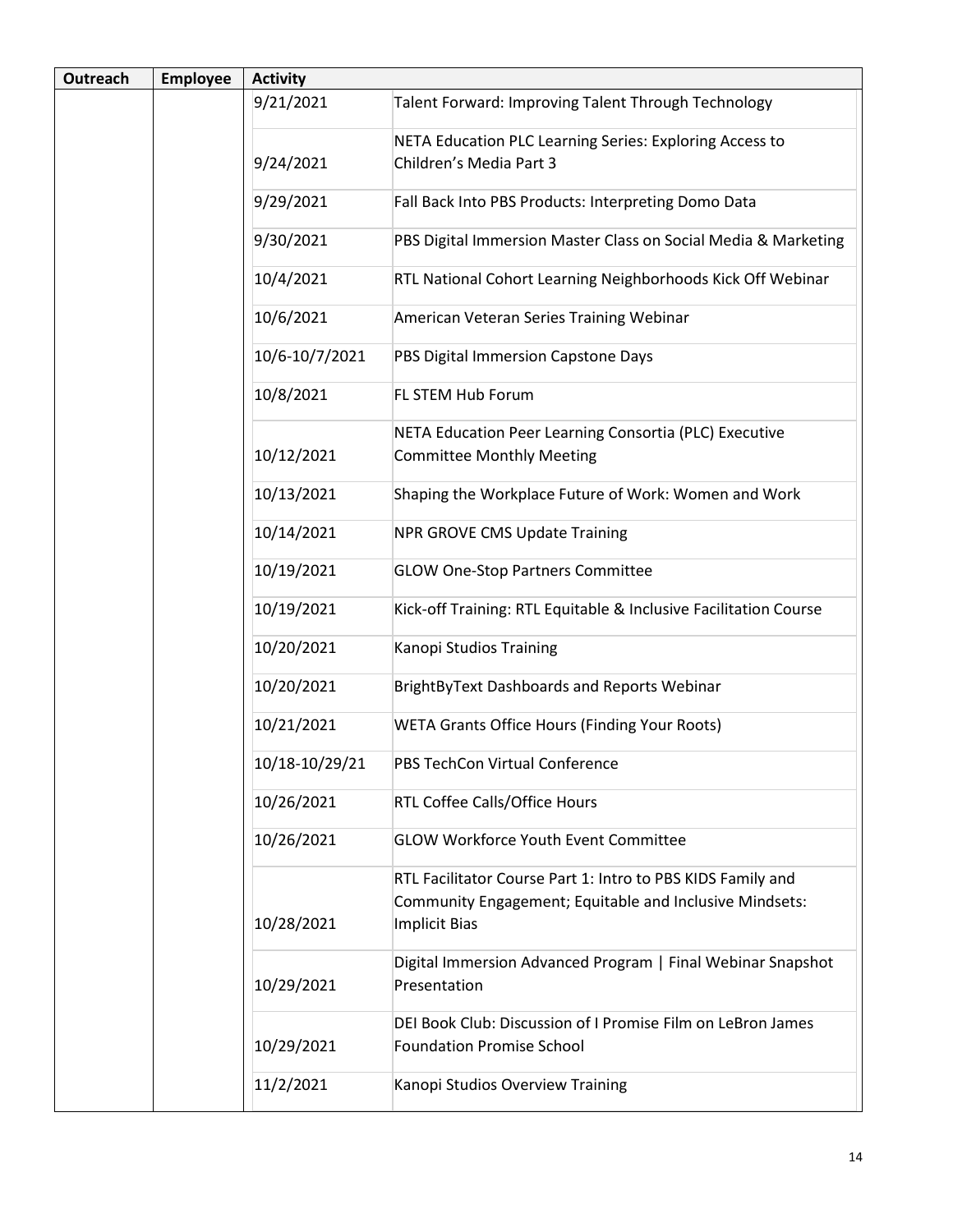| Outreach | <b>Employee</b> | <b>Activity</b> |                                                                                                              |
|----------|-----------------|-----------------|--------------------------------------------------------------------------------------------------------------|
|          |                 |                 | RTL Facilitators Course Part 2: Equitable and Inclusive Mindsets:                                            |
|          |                 | 11/3/2021       | Culture                                                                                                      |
|          |                 | 11/4/2021       | Pew Research Webinar: A Conversation on Race and Research                                                    |
|          |                 | 11/5/2021       | <b>FL Workforce Partners Committee</b>                                                                       |
|          |                 | 11/9/2021       | NETA Education Peer Learning Consortia Executive Committee                                                   |
|          |                 | 11/9/2021       | Kanopi Studios Tech Training                                                                                 |
|          |                 | 11/9/2021       | RTL Facilitator Course -Part #3 Equitable and Inclusive Design:<br>Designing for All Learners                |
|          |                 | 11/10/2021      | RTL: EDC/SRI Evaluators on Community Needs Assessment<br><b>Training</b>                                     |
|          |                 | 11/12/2021      | FL STEM Hub Forum                                                                                            |
|          |                 | 11/16/2021      | RTL Facilitator Course - Part #4: RTL Equitable and Inclusive<br>Practices in Action: Planning and Preparing |
|          |                 | 11/18/2021      | RTL Coffee Calls/Office Hours                                                                                |
|          |                 | 11/18/2021      | Kanopi Studios Web Training                                                                                  |
|          |                 | 11/19/2021      | National Reporting Systems for PBS LearningMedia Webinar                                                     |
|          |                 | 12/1/2021       | RTL: Introduction to Family & Community Learning and Other<br><b>Engagement Models</b>                       |
|          |                 | 12/6/2021       | RTL Cohort 2: Community Assets and Needs Assessment (CANA)<br>Office Hours w/ WFSU and WQED                  |
|          |                 | 12/7/2021       | Rochester Workforce Innovation & Performance Committee                                                       |
|          |                 | 12/7/2021       | Kanopi Studios Web Presentation                                                                              |
|          |                 | 12/8/2021       | RTL: Critical Thinking & Creative Problem Solving (incl.<br>Computational Thinking) & ScratchJr Training     |
|          |                 | 12/9/2021       | RTL Coffee Calls/Office Hours                                                                                |
|          |                 | 12/10/2021      | FL STEM Hub Forum                                                                                            |
|          |                 | 12/14/2021      | Quarterly Rochester One-Stop Forum                                                                           |
|          |                 | 12/14/2021      | RTL Cohort 2: Community Assets and Needs Assessment (CANA)<br>Office Hours w/ Vegas PBS                      |
|          |                 | 12/15/2021      | RTL World of Work Knowledge & Skills (incl. SEL and Executive<br>Function skills) training                   |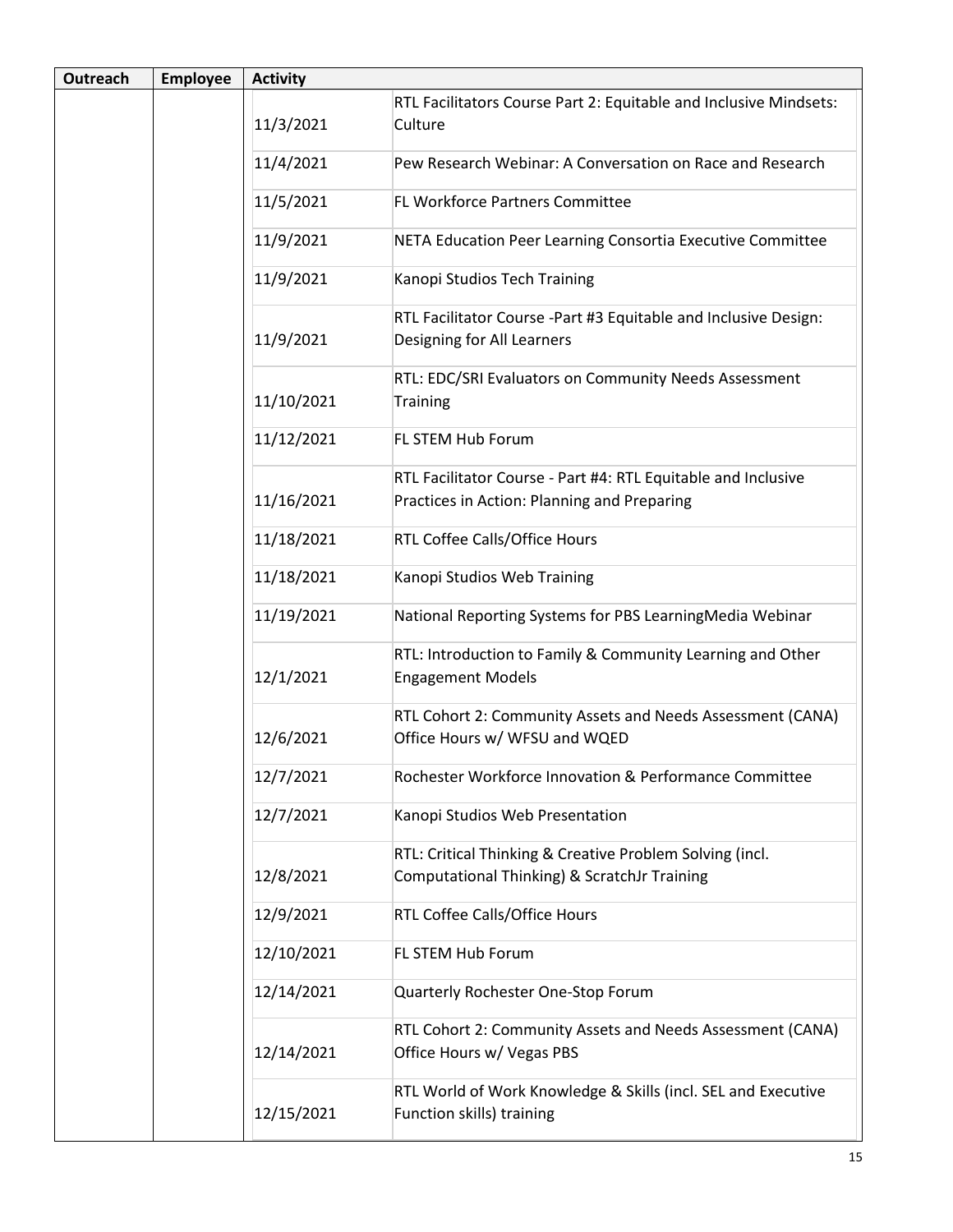| Outreach | <b>Employee</b>         | <b>Activity</b>                                                               |                                                                                                                                                                                                                                                                                                                                                                                                                                                                                       |
|----------|-------------------------|-------------------------------------------------------------------------------|---------------------------------------------------------------------------------------------------------------------------------------------------------------------------------------------------------------------------------------------------------------------------------------------------------------------------------------------------------------------------------------------------------------------------------------------------------------------------------------|
|          |                         | 12/16/2021                                                                    | NPR GROVE CMS Next Steps Q&A                                                                                                                                                                                                                                                                                                                                                                                                                                                          |
|          |                         | 12/21/2021                                                                    | WXXI Education Ready to Learn Presentation to Early Childhood<br>Development Committee                                                                                                                                                                                                                                                                                                                                                                                                |
|          |                         | 1/6/2022                                                                      | RTL Functional Literacy (incl. SEL and Executive Function skills) &<br>Molly of Denali FCL & Camp Training                                                                                                                                                                                                                                                                                                                                                                            |
|          |                         | 1/11/2022                                                                     | NETA Education Peer Learning Consortium Executive Committee<br><b>Monthly Meeting</b>                                                                                                                                                                                                                                                                                                                                                                                                 |
|          |                         | 1/12/2022                                                                     | PBS Children's Media Education Station Leadership Committee                                                                                                                                                                                                                                                                                                                                                                                                                           |
|          |                         | 1/12/2022                                                                     | RTL Intergenerational Learning and Play & Learn Science FCL<br><b>Training</b>                                                                                                                                                                                                                                                                                                                                                                                                        |
|          |                         | 1/13/2022                                                                     | Ready to Learn Monthly Coffee Share/Office Hours                                                                                                                                                                                                                                                                                                                                                                                                                                      |
|          |                         | 1/14/2022                                                                     | FL STEM Hub Forum                                                                                                                                                                                                                                                                                                                                                                                                                                                                     |
|          |                         | $1/18 - 21/2022$                                                              | Ready To Learn Winterfest Conference Week 1                                                                                                                                                                                                                                                                                                                                                                                                                                           |
|          | Developm<br>ent         | $\bullet$<br>$\bullet$<br>$\bullet$<br>with Vu Le<br>$\bullet$<br><b>Burk</b> | 7/13/21 Greater Public: Diversity in Pledge: Building a Diverse Donor Base<br>Through On-Air Fundraising<br>7/16/21 Greater Public: State of the System in Public Media Membership<br>7/20/21 Greater Public: Exploring the Fun and Frustrations of Nonprofit Work<br>7/21/21 Greater Public: Public Media Philanthropy in 2021 with Penelope<br>7/21/21 Greater Public: Courageous Leadership: Public Media's Hill to Climb<br>8/18/21 WXXI - Allegiance - new products and training |
|          | <b>News</b><br>Director | $\bullet$                                                                     | Syracuse University-Newhouse School daylong symposium, State of the Field<br>Exploring the issues and events that impact journalism today.                                                                                                                                                                                                                                                                                                                                            |
|          | <b>CITY</b>             |                                                                               | CPB Sexual Harassment and Unconscious Bias Training<br>Training offered by Investigative Reporters & Editors (IRE)                                                                                                                                                                                                                                                                                                                                                                    |
|          | Reporters               | $\bullet$                                                                     |                                                                                                                                                                                                                                                                                                                                                                                                                                                                                       |
|          | Account<br>Managers,    |                                                                               | PBS Scarborough Trends in the time of Covid                                                                                                                                                                                                                                                                                                                                                                                                                                           |
|          | Sponsorsh<br>ip         |                                                                               | Action for a Better Community virtual conference<br>Nielsen Prime Lingo Reach Analysis Training                                                                                                                                                                                                                                                                                                                                                                                       |
|          |                         | NYSBA Digital focus webinar                                                   |                                                                                                                                                                                                                                                                                                                                                                                                                                                                                       |
|          |                         |                                                                               | Greater Public Video Roundtable: Public Media Marketers Meetup                                                                                                                                                                                                                                                                                                                                                                                                                        |
|          |                         |                                                                               | My Work To Do - National affinity group - DEI training                                                                                                                                                                                                                                                                                                                                                                                                                                |
|          |                         |                                                                               | My Work To Do - National affinity group - DEI training                                                                                                                                                                                                                                                                                                                                                                                                                                |
|          |                         |                                                                               | Dixon Schwabl Webinar: Diversity, Equity and Inclusion in Advertising                                                                                                                                                                                                                                                                                                                                                                                                                 |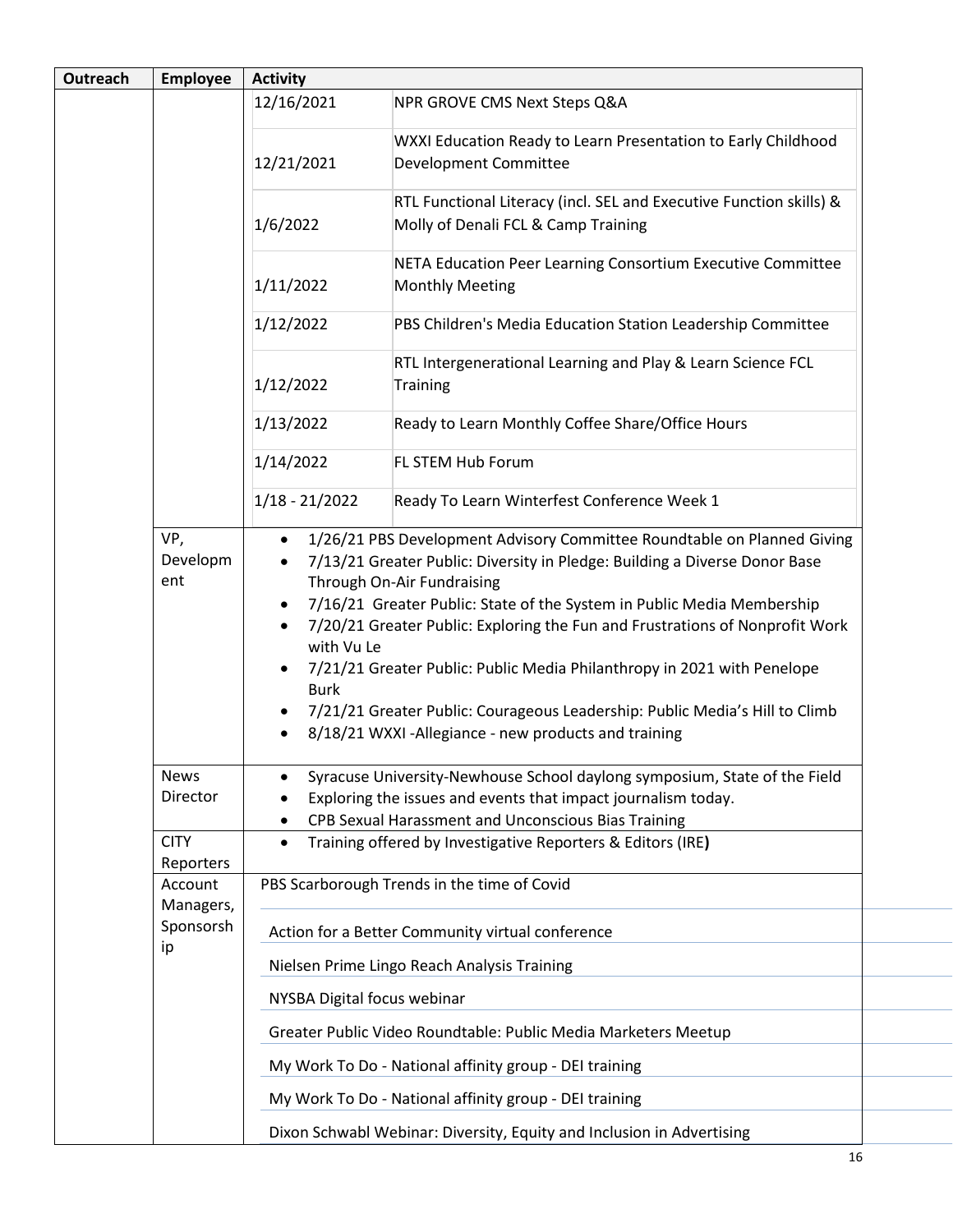| <b>Outreach</b> | <b>Employee</b>     | <b>Activity</b>                                                                             |
|-----------------|---------------------|---------------------------------------------------------------------------------------------|
|                 |                     | My Work To Do - National affinity group - DEI training                                      |
|                 |                     | PBS Scarborough One Sheet Series: Focus on Travel                                           |
|                 |                     | RBJ DEI virtual summit                                                                      |
|                 |                     | Field Notes from The Frontlines: The DEI Movement In Public Media                           |
|                 |                     | NPR Webinar: Audience Diversity Research                                                    |
|                 |                     | TRAC Webinar - Understanding Diversity & Inclusion in PTV Audiences                         |
|                 |                     | Greater Public - The Great Corporate Support Pivot With Paul Jacobs                         |
|                 |                     | Public Media's Role Advancing Diversity & Inclusion Through Content & Engagement            |
|                 |                     | How Stations Are Empowering Local Teachers to Be Media Literacy Rockstars                   |
|                 |                     | Stations Leading the Way in DEI with Public Media For All                                   |
|                 |                     | Listening Up: How WFAE made inclusion the north star of its content strategy.               |
|                 |                     | <b>PMDMC Keynote</b>                                                                        |
|                 |                     | Nielsen Local TV View Review                                                                |
|                 |                     | NYSBA Today's Unconventional Approach to Retail & Professional Services Ad Selling Success! |
|                 |                     | PrimeLingo: Creating Media Reports                                                          |
|                 |                     | Focus on Digital Fundraising                                                                |
|                 |                     | NYSBA The Girlfriend's Guide to Closing the Deal                                            |
|                 |                     | RRC - Cost Per Thousand is Gaining Momentum: A Webinar on CPM                               |
|                 |                     |                                                                                             |
|                 |                     |                                                                                             |
|                 | Marketing           | Action for a Better Community virtual conference                                            |
|                 | Coord.              | Nielsen Prime Lingo Reach Analysis Training                                                 |
|                 |                     | NYSBA Digital focus webinar                                                                 |
|                 | Executive<br>Editor | CPB Sexual Harassment and Unconscious Bias Training                                         |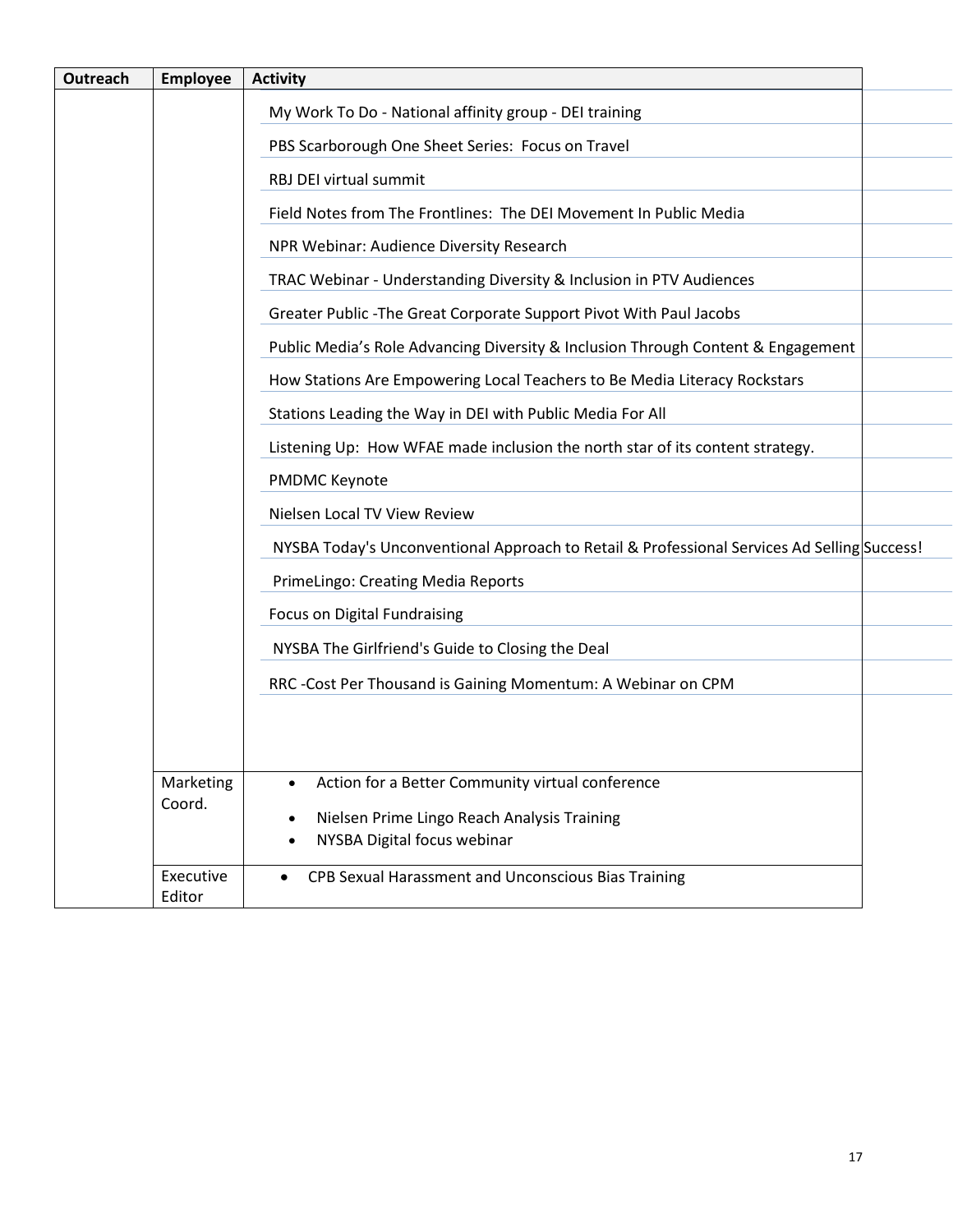| Outreach | <b>Employee</b>      | <b>Activity</b>                                                                                                  |
|----------|----------------------|------------------------------------------------------------------------------------------------------------------|
|          | Director,            | Nielsen Prime Lingo Reach Analysis Training<br>$\bullet$                                                         |
|          | Corporate            | AAN - New Revenue Ideas Roundtable                                                                               |
|          | Sponsorsh            | PBS Scarborough One Sheet Series: Focus on Travel<br>٠                                                           |
|          | ip                   | Nielsen Local TV View Review                                                                                     |
|          |                      | NPR Podcast Subscription Service & Digital Fundraising Update                                                    |
|          |                      | PrimeLingo: Creating Media Reports<br>$\bullet$                                                                  |
|          |                      | Focus on Digital Fundraising<br>$\bullet$                                                                        |
|          |                      |                                                                                                                  |
|          | Chief,               | SHRM Legal Update-February 2021<br>$\bullet$                                                                     |
|          | Human                | NHRA Restore, Refresh, Reset Session<br>$\bullet$                                                                |
|          | Resources<br>Officer | NHRA Mindset Matters: Growth vs. Fixed Mindsets - Advancing the Minds of HR<br>$\bullet$<br>Leaders              |
|          |                      | NETA Conference -Producing Stories that Address Race Equity & Inclusion<br>$\bullet$                             |
|          |                      | NETA Conference - Tracking Diversity in Our work<br>٠                                                            |
|          |                      | HRCI Seminar- The Power Skill for Global Business<br>٠                                                           |
|          |                      | Chamber Counsel: The COVID Vaccine: Should Employers Give It A Shot?<br>$\bullet$                                |
|          |                      | Alchemizing HR: Inclusion: 2020 Vision in 2021<br>٠                                                              |
|          |                      | Virtual Briefing: Effective Leave Management During COVID and Beyond<br>٠                                        |
|          |                      | APTS Race Relations, Diversity and Healing Divisions<br>$\bullet$                                                |
|          |                      | APTS Diversity, Equity and Inclusion Initiatives to Strengthen Station Service<br>$\bullet$                      |
|          |                      |                                                                                                                  |
|          |                      | Higher Standard: HR's Courageous Role in Influencing Change<br>$\bullet$                                         |
|          |                      | <b>Equity Challenge Community Partners Meeting</b><br>$\bullet$<br><b>UKG Mental Health &amp; Wellness Event</b> |
|          |                      | $\bullet$                                                                                                        |
|          |                      | GVC SHRM The Power of Employee Benefits<br>٠                                                                     |
|          |                      | Staying on Top of Your Broadcast FCC EEO Obligations<br>$\bullet$                                                |
|          |                      | YWCA STAND Against Racism - 30 Seconds to Solidarity                                                             |
|          |                      | Field Notes from The Frontlines: The Diversity, Equity & Inclusion Movement In<br>Public Media                   |
|          |                      | DIVERSITY REBOOT 2021 DEI Series: Dismantling the Barriers Faced by Black<br>٠                                   |
|          |                      | Women in Leadership: It's on Us.                                                                                 |
|          |                      | <b>NAAAHR Emotional Intelligence</b><br>$\bullet$                                                                |
|          |                      | Weed at Work: What Employers Need to Know About Marijuana in the Workplace<br>$\bullet$                          |
|          |                      | CCSI- From Theory to Practice: Moving individuals, organizations and the<br>$\bullet$                            |
|          |                      | community conference                                                                                             |
|          |                      | Bridging the Silence Gap--Empathy Skills for Healing Racial Trauma<br>$\bullet$                                  |
|          |                      | Mental Health & Your Workforce   Session 2 - Activating New Practices For<br>$\bullet$                           |
|          |                      | Leaders                                                                                                          |
|          |                      | Difficult Conversations with Underperforming Employees<br>$\bullet$                                              |
|          |                      | Supporting Employees with Disabilities<br>$\bullet$                                                              |
|          |                      | A Gathering for BIPOC in Public Media<br>$\bullet$                                                               |
|          |                      | NY Enacts HERO Act: The Significant Requirements Imposed on Employers<br>$\bullet$                               |
|          |                      | Higher Standard: How Organizations Return, Re-Engage, Redefine and Retain<br>$\bullet$                           |
|          |                      | Their Workforce                                                                                                  |
|          |                      | PUBLIC MEDIA FOR ALL - "DEI Lesson Beyond the Bubble"<br>٠                                                       |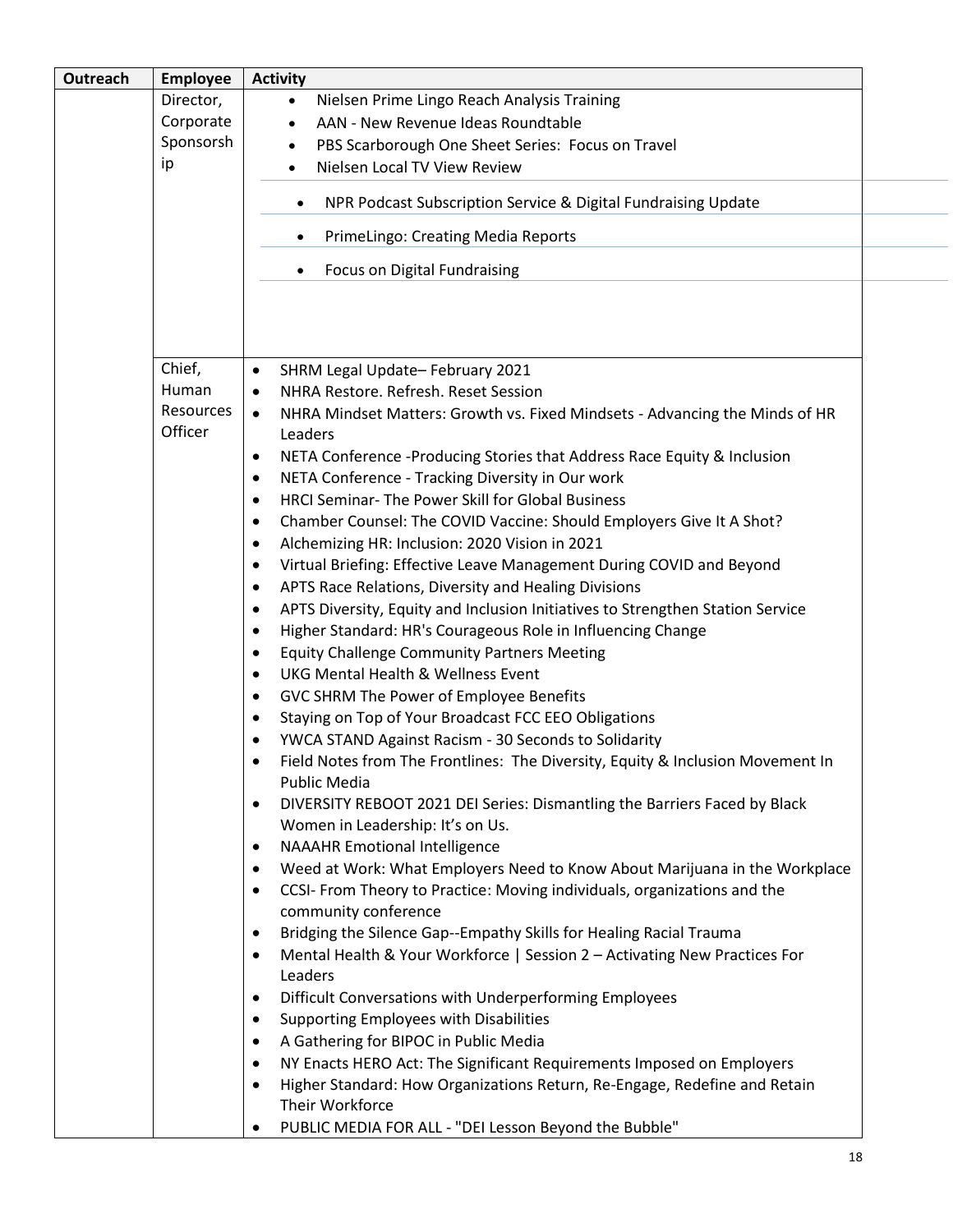| <b>Outreach</b> | <b>Employee</b> | <b>Activity</b>                                                                                                                                                                                                                                                                                                                                                                                                                                                                                                                                                                                                                                                                                                                                                                                                                                                                                                                                                                                                                                                                                     |
|-----------------|-----------------|-----------------------------------------------------------------------------------------------------------------------------------------------------------------------------------------------------------------------------------------------------------------------------------------------------------------------------------------------------------------------------------------------------------------------------------------------------------------------------------------------------------------------------------------------------------------------------------------------------------------------------------------------------------------------------------------------------------------------------------------------------------------------------------------------------------------------------------------------------------------------------------------------------------------------------------------------------------------------------------------------------------------------------------------------------------------------------------------------------|
|                 |                 | Colors of Success: "To Speak or How to Speak, That is the Question" - Addressing<br>$\bullet$<br>Microaggressions<br>NHRA - Culture Renovation<br>$\bullet$<br>Critical Race Theory: How a Legal Framework Became a Political Flashpoint<br>$\bullet$<br>Vision 2022: An Imperative for Public Media's Future<br>$\bullet$<br>Leadership Breakfast - Navigating the Great Resignation<br>$\bullet$<br>Performative v. Normative EDI: Moving Away from Deficit Thinking<br>$\bullet$<br>NHRA Seminar Creating Meaningful Partnership at Work between Leaders and<br>$\bullet$<br>Teams<br><b>Public Media Business Association</b><br>$\bullet$<br>$\triangleright$ Relationship Management<br>$\triangleright$ Risk Management<br>> Organizational Effectiveness & Development<br>$\triangleright$ Leadership & Navigation<br>$\triangleright$ Communication<br>$\triangleright$ Arsenic and Lace: Unpacking Toxicity in the Workplace<br>$\triangleright$ Understanding CSG Compliance<br>$\triangleright$ Creating a Culture of Engagement and Belonging<br>$\triangleright$ Inclusive Leadership |
|                 |                 | $\triangleright$ Listening Your Way to Inclusion                                                                                                                                                                                                                                                                                                                                                                                                                                                                                                                                                                                                                                                                                                                                                                                                                                                                                                                                                                                                                                                    |
|                 | VP, Tech        | Webinars                                                                                                                                                                                                                                                                                                                                                                                                                                                                                                                                                                                                                                                                                                                                                                                                                                                                                                                                                                                                                                                                                            |
|                 | &               | 1/27 SBE Digital AM<br>$\bullet$                                                                                                                                                                                                                                                                                                                                                                                                                                                                                                                                                                                                                                                                                                                                                                                                                                                                                                                                                                                                                                                                    |
|                 | Operation       | 2/12 ATSC 3.0 and Public Media<br>$\bullet$                                                                                                                                                                                                                                                                                                                                                                                                                                                                                                                                                                                                                                                                                                                                                                                                                                                                                                                                                                                                                                                         |
|                 | s               | 2/26 RIST Update<br>$\bullet$                                                                                                                                                                                                                                                                                                                                                                                                                                                                                                                                                                                                                                                                                                                                                                                                                                                                                                                                                                                                                                                                       |
|                 |                 | 5/27 SBE Tower maintenance<br>$\bullet$                                                                                                                                                                                                                                                                                                                                                                                                                                                                                                                                                                                                                                                                                                                                                                                                                                                                                                                                                                                                                                                             |
|                 |                 | 11/4 The Next Frontier: Optimizing how radio is displayed in connected cars<br>$\bullet$                                                                                                                                                                                                                                                                                                                                                                                                                                                                                                                                                                                                                                                                                                                                                                                                                                                                                                                                                                                                            |
|                 | Technolog       | 11/10 PBS and WARN<br>$\bullet$<br>$\bullet$                                                                                                                                                                                                                                                                                                                                                                                                                                                                                                                                                                                                                                                                                                                                                                                                                                                                                                                                                                                                                                                        |
|                 | y and           | Leadership coaching sessions                                                                                                                                                                                                                                                                                                                                                                                                                                                                                                                                                                                                                                                                                                                                                                                                                                                                                                                                                                                                                                                                        |
|                 | Engineeri       |                                                                                                                                                                                                                                                                                                                                                                                                                                                                                                                                                                                                                                                                                                                                                                                                                                                                                                                                                                                                                                                                                                     |
|                 | ng              |                                                                                                                                                                                                                                                                                                                                                                                                                                                                                                                                                                                                                                                                                                                                                                                                                                                                                                                                                                                                                                                                                                     |
|                 | Departme        |                                                                                                                                                                                                                                                                                                                                                                                                                                                                                                                                                                                                                                                                                                                                                                                                                                                                                                                                                                                                                                                                                                     |
|                 | nt              |                                                                                                                                                                                                                                                                                                                                                                                                                                                                                                                                                                                                                                                                                                                                                                                                                                                                                                                                                                                                                                                                                                     |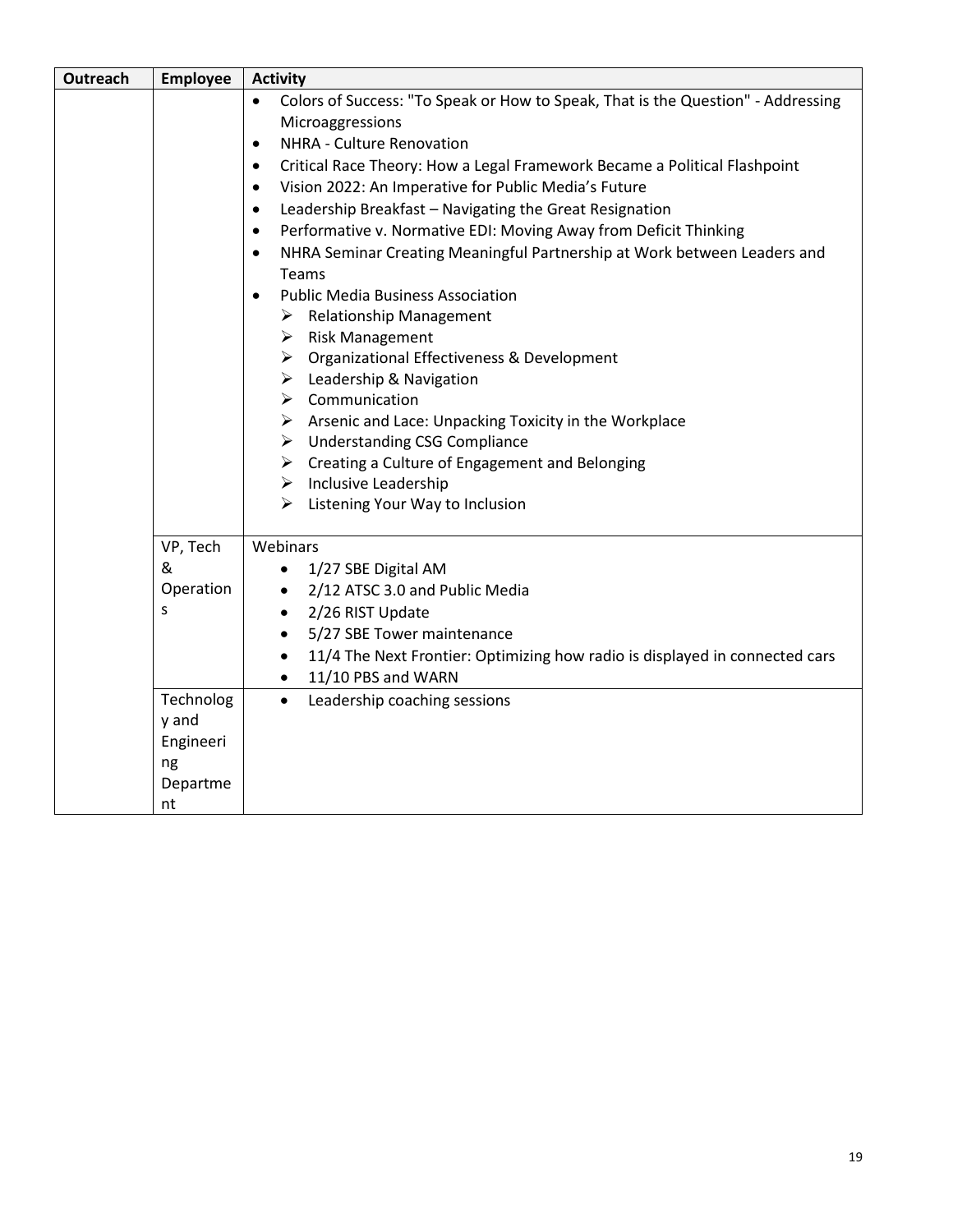| Outreach | <b>Employee</b>                   | <b>Activity</b>                                                                                                                                                                                                                                                                                                                                                                                                                                                                        |  |  |
|----------|-----------------------------------|----------------------------------------------------------------------------------------------------------------------------------------------------------------------------------------------------------------------------------------------------------------------------------------------------------------------------------------------------------------------------------------------------------------------------------------------------------------------------------------|--|--|
|          | <b>CITY 12</b>                    | Webinar                                                                                                                                                                                                                                                                                                                                                                                                                                                                                |  |  |
|          | Manager                           | NETA Student Voices Heard: How To Elevate Youth Created Media<br>$\bullet$                                                                                                                                                                                                                                                                                                                                                                                                             |  |  |
|          |                                   | The Black Church: National Virtual Event<br>٠                                                                                                                                                                                                                                                                                                                                                                                                                                          |  |  |
|          |                                   | Future of Work Virtual Events and DEI<br>٠                                                                                                                                                                                                                                                                                                                                                                                                                                             |  |  |
|          |                                   | Public Media For All Vision 2022<br>٠                                                                                                                                                                                                                                                                                                                                                                                                                                                  |  |  |
|          |                                   | Next Challenge for Media and Journalism<br>٠                                                                                                                                                                                                                                                                                                                                                                                                                                           |  |  |
|          |                                   | Podcasts<br>$\circ$<br>Listening Up: How WFAE Made Inclusion the North Star of its<br>٠<br>Strategy<br>The Forum on Workplace Inclusion #63 Dismantling Systems<br>٠<br>of Oppression From the Inside Out<br>The Forum on Workplace Inclusion #85 Developing Manager<br>٠<br>Inclusion Habits in the Virtual Workplace<br>Paychex Conflict Resolution<br>DEI course from University of South Florida: Emotional Intelligence<br>Stereotypes & Bias and Understanding Your Organization |  |  |
|          | Director<br>of Donor<br>Relations | 3/31/2021 - "One Click Donate" webinar (PBS)<br>$\bullet$<br>7/14/2021 - "Realizing the Magic of Your Mid-Level Donors" webinar (PMDMC)<br>$\bullet$<br>9/2/2021 - "Mid-Level" webinar (Veritus Group)<br>$\bullet$                                                                                                                                                                                                                                                                    |  |  |
|          | Controller                        | PMBA virtual conference May 2021<br>$\bullet$                                                                                                                                                                                                                                                                                                                                                                                                                                          |  |  |
|          | <b>CFO</b>                        | PMBA virtual conference May 2021<br>$\bullet$                                                                                                                                                                                                                                                                                                                                                                                                                                          |  |  |
|          | Coordinat                         | 2/1/21 - D.E.I. Content Team Meeting                                                                                                                                                                                                                                                                                                                                                                                                                                                   |  |  |
|          | or,                               | 2/16/21 - D.E.I. Content Team Meeting                                                                                                                                                                                                                                                                                                                                                                                                                                                  |  |  |
|          | Education                         | 2/19/21 – D.E.I. Webinar                                                                                                                                                                                                                                                                                                                                                                                                                                                               |  |  |
|          | &                                 | $2/9/21 - D.E.I.$<br>$\bullet$                                                                                                                                                                                                                                                                                                                                                                                                                                                         |  |  |
|          | Outreach                          | 2/11/21 - Finding Your Roots Webinar                                                                                                                                                                                                                                                                                                                                                                                                                                                   |  |  |
|          |                                   | 2/19/21 - Video Education Advisory Board Meeting<br>٠                                                                                                                                                                                                                                                                                                                                                                                                                                  |  |  |
|          |                                   | 4/14/21 - Sesame Street in the Communities webinar<br>$\bullet$                                                                                                                                                                                                                                                                                                                                                                                                                        |  |  |
|          |                                   | $4/19/21 - D.E.I.$<br>$\bullet$                                                                                                                                                                                                                                                                                                                                                                                                                                                        |  |  |
|          |                                   | 4/29/21 - The Gene Educator Training<br>٠                                                                                                                                                                                                                                                                                                                                                                                                                                              |  |  |
|          |                                   | $5/4//21$ – The Gene Screening<br>$\bullet$                                                                                                                                                                                                                                                                                                                                                                                                                                            |  |  |
|          |                                   | $5/25/21 - D.E.I.$                                                                                                                                                                                                                                                                                                                                                                                                                                                                     |  |  |
|          |                                   | 5/27/21 - Muhammad Ali Webinar<br>$\bullet$                                                                                                                                                                                                                                                                                                                                                                                                                                            |  |  |
|          |                                   | 6/3/21 - Muhammad Ali Webinar<br>$\bullet$                                                                                                                                                                                                                                                                                                                                                                                                                                             |  |  |
|          |                                   | 6/4/21 - Video Education Advisory Board Meeting<br>٠                                                                                                                                                                                                                                                                                                                                                                                                                                   |  |  |
|          |                                   | $9/14/21 - D.E.I.$<br>$\bullet$<br>10/5/21 - OVEE Webinar<br>$\bullet$                                                                                                                                                                                                                                                                                                                                                                                                                 |  |  |
|          |                                   | 12/9/21 - Video Education Advisory Board Meeting<br>$\bullet$                                                                                                                                                                                                                                                                                                                                                                                                                          |  |  |
|          |                                   | 1/22/22 - D.E.I. Council Meeting                                                                                                                                                                                                                                                                                                                                                                                                                                                       |  |  |
|          |                                   |                                                                                                                                                                                                                                                                                                                                                                                                                                                                                        |  |  |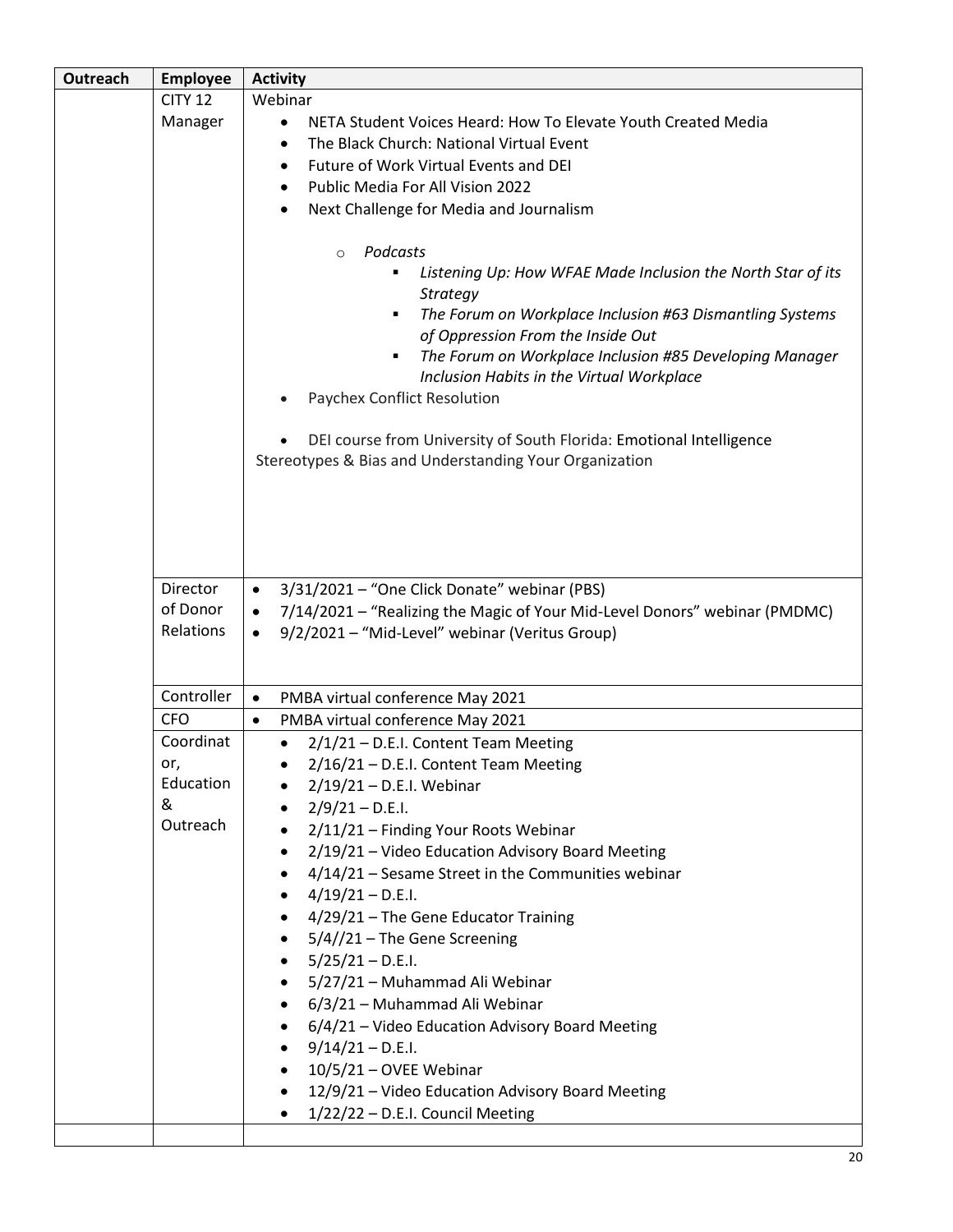| <b>Outreach</b>          | <b>Employee</b>       | <b>Activity</b>                                                                         |  |  |
|--------------------------|-----------------------|-----------------------------------------------------------------------------------------|--|--|
| 47 CFR<br>73.2080        | $N/A$ for<br>2021     | Due to the global pandemic no mentorship programs were offered                          |  |  |
| (c)(2)(ix)               |                       |                                                                                         |  |  |
| Establishm               |                       |                                                                                         |  |  |
| ent of a                 |                       |                                                                                         |  |  |
| mentoring                |                       |                                                                                         |  |  |
| program<br>47 CFR        | Radio                 | Host trainings in digitizing our music library.<br>$\bullet$                            |  |  |
| 73.2080                  | Program               | Participated remotely in the 2021 NonCommvention.                                       |  |  |
| (c)(2)(x)                | Manager               | WRUR partnership with the UofR                                                          |  |  |
| Participatio             |                       |                                                                                         |  |  |
| n in events              |                       |                                                                                         |  |  |
| sponsored<br>by          |                       |                                                                                         |  |  |
| educationa               |                       |                                                                                         |  |  |
|                          |                       |                                                                                         |  |  |
| institutions             |                       |                                                                                         |  |  |
| related to               |                       |                                                                                         |  |  |
| careers in<br>broadcasti |                       |                                                                                         |  |  |
| ng                       |                       |                                                                                         |  |  |
|                          | Reporter              | Spoke to Leadership Academy for Young Men<br>$\bullet$                                  |  |  |
|                          |                       | Nazareth College discussed Journalism and media. How to start a career and<br>$\bullet$ |  |  |
|                          |                       | The importance of education and other avenues to gain skills and how to turn            |  |  |
|                          |                       | an interview into a story.                                                              |  |  |
|                          | Director,             | 2/11/21 - ABVI President's Donor appreciation event - virtual<br>$\bullet$              |  |  |
|                          | Classical<br>Programm | 4/19/21 - Gateways Music Festival: Virtual Strategic Direction Planning<br>Meeting      |  |  |
|                          | ing                   | 5/6/21 - Gateways Music Festival: Board Retreat                                         |  |  |
|                          |                       | 7/1/21 - Gateways Music Festival: Planning meeting for Media Sponsorship &<br>٠         |  |  |
|                          |                       | upcoming events                                                                         |  |  |
|                          |                       | 7/28/21 - Visit from Keith Brown, host of GamePlay - marketing & outreach<br>$\bullet$  |  |  |
|                          |                       | ideas for promotion of his new program on WXXI Classical                                |  |  |
|                          |                       | 9/21/21 - Meeting with Diane Jones, PD WCNY Classical - she's in a new                  |  |  |
|                          |                       | position, and needed to bounce ideas and problems she's having with me to               |  |  |
|                          |                       | learn from me how to be a classical PD                                                  |  |  |
|                          |                       | 9/24/21 - Meeting with Dr. Blaire Koerner, ESM ALP Coordinator, regarding               |  |  |
|                          |                       | Eastman's ALP Internship program changes                                                |  |  |
|                          |                       | 10/16/21 - Mike Lasser Farewell Tribute Concert event at Kilbourn Hall at               |  |  |
|                          |                       | <b>ESM</b>                                                                              |  |  |
|                          | Assistant             | PBS Tech Con: Examples of the webinars we attended are:                                 |  |  |
|                          | Vp/Execut             |                                                                                         |  |  |
|                          | ive                   | How to Successfully Translate a Broadcast Program into Digital<br>a.                    |  |  |
|                          | Producer,             | Unclogging Your Post Production Pipeline in the Era of the Rebrand<br>b.                |  |  |
|                          | TV                    | Five Strategies for Growing and Monetizing Digital Audiences<br>c.                      |  |  |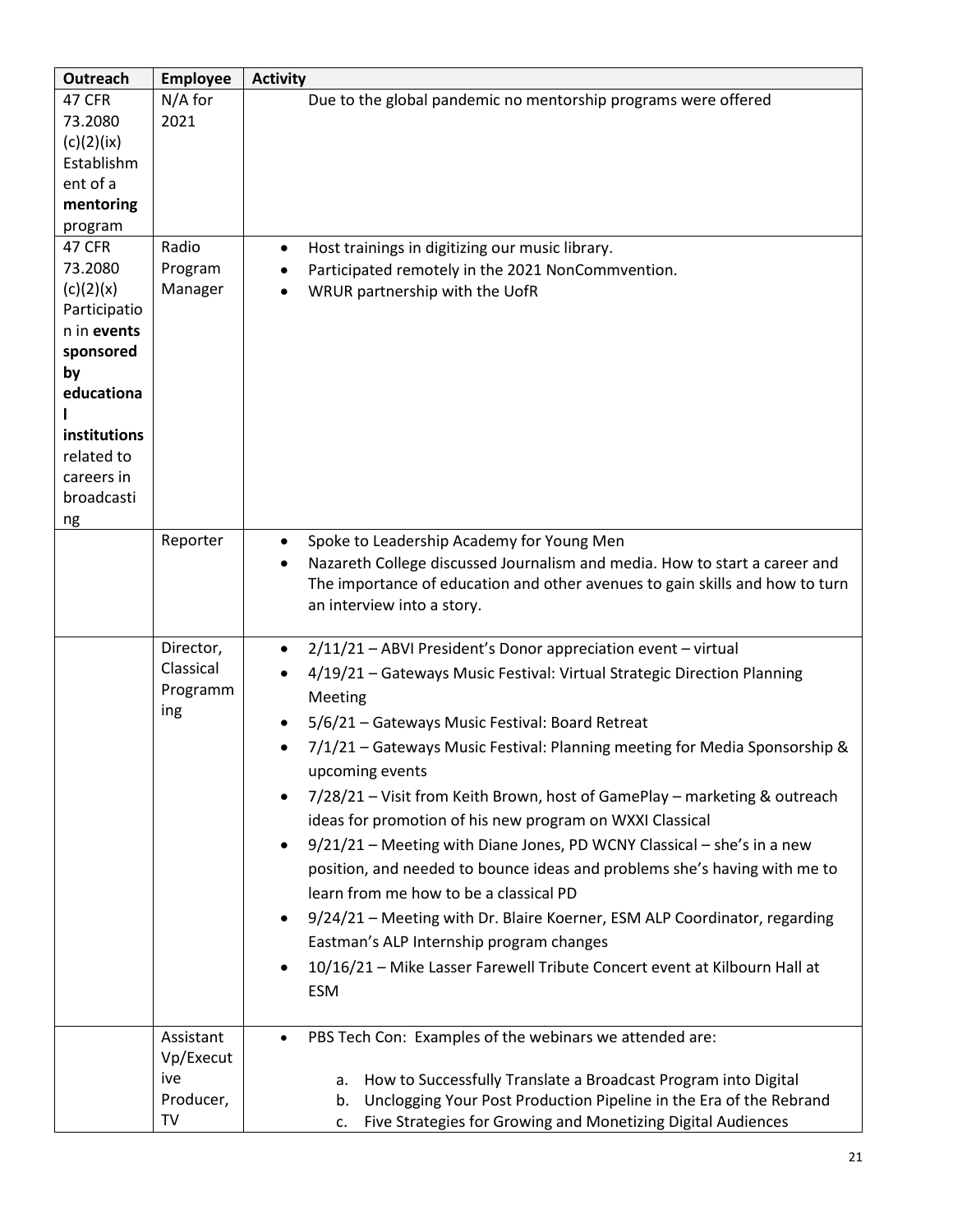| Outreach                                                                                                                                                                                                                  | <b>Employee</b>      | <b>Activity</b>                                                                                                                                                                                                                                                                                                                                                                                                                                 |
|---------------------------------------------------------------------------------------------------------------------------------------------------------------------------------------------------------------------------|----------------------|-------------------------------------------------------------------------------------------------------------------------------------------------------------------------------------------------------------------------------------------------------------------------------------------------------------------------------------------------------------------------------------------------------------------------------------------------|
|                                                                                                                                                                                                                           |                      | Everything We Learned from Remote Production<br>d.<br>NETA Conference: We presented online at this conference in partnership with<br>$\bullet$<br>WNET and Becoming Helen Keller. We also attended webinars in the areas of<br>content, education, and digital marketing.                                                                                                                                                                       |
| 47 CFR<br>73.2080<br>(c)(2)(xii)<br><b>Listing of</b><br>upper<br>category<br>openings<br>in media<br>trade<br>groups<br>whose<br>members<br>include<br>substantial<br>participatio<br>n of<br>women<br>and<br>minorities | <b>CHRO</b>          | Positions were sent to the United Way leadership programs (AALDP and LLDP)<br>$\bullet$<br>African American Leadership Development Program and Latino Leadership<br>Development Program.<br>Positions were sent to ShiftDiff, a black owned recruiting firm with an emphasis<br>$\bullet$<br>on minority candidates<br>Additional payment made so Job postings were highlighted with an emphasis to<br>$\bullet$<br>attract minority candidates |
| 47 CFR<br>73.2080<br>(c)(2)(xiv)<br>Provision<br>of training                                                                                                                                                              | All Staff            | Sexual Harassment/Harassment/Hostile Work Environment Prohibition Training -<br>$\bullet$<br>July-September 2021                                                                                                                                                                                                                                                                                                                                |
| to<br>manageme<br>nt<br>regarding<br>methods of<br>ensuring                                                                                                                                                               | New<br>employee<br>S | New employee orientation-includes our EEO policy and all other station policies                                                                                                                                                                                                                                                                                                                                                                 |
| equal<br>employme<br>nt<br>opportunit<br>y and                                                                                                                                                                            | All<br>Managers      | Performance Evaluation Training, June 2021<br>$\bullet$                                                                                                                                                                                                                                                                                                                                                                                         |
| prevention<br>of<br>discriminati<br>on                                                                                                                                                                                    | <b>CHRO</b>          | 2021 SHRM Legal Update<br>$\bullet$<br><b>Paychex Management Trainings</b><br>$\bullet$<br>University of South Florida DEI in the Workplace Certificate Program<br>$\bullet$                                                                                                                                                                                                                                                                    |
| 47 CFR<br>73.2080                                                                                                                                                                                                         | <b>CHRO</b>          | Virtual Recruiting In a Pandemic Seminar<br>$\bullet$                                                                                                                                                                                                                                                                                                                                                                                           |